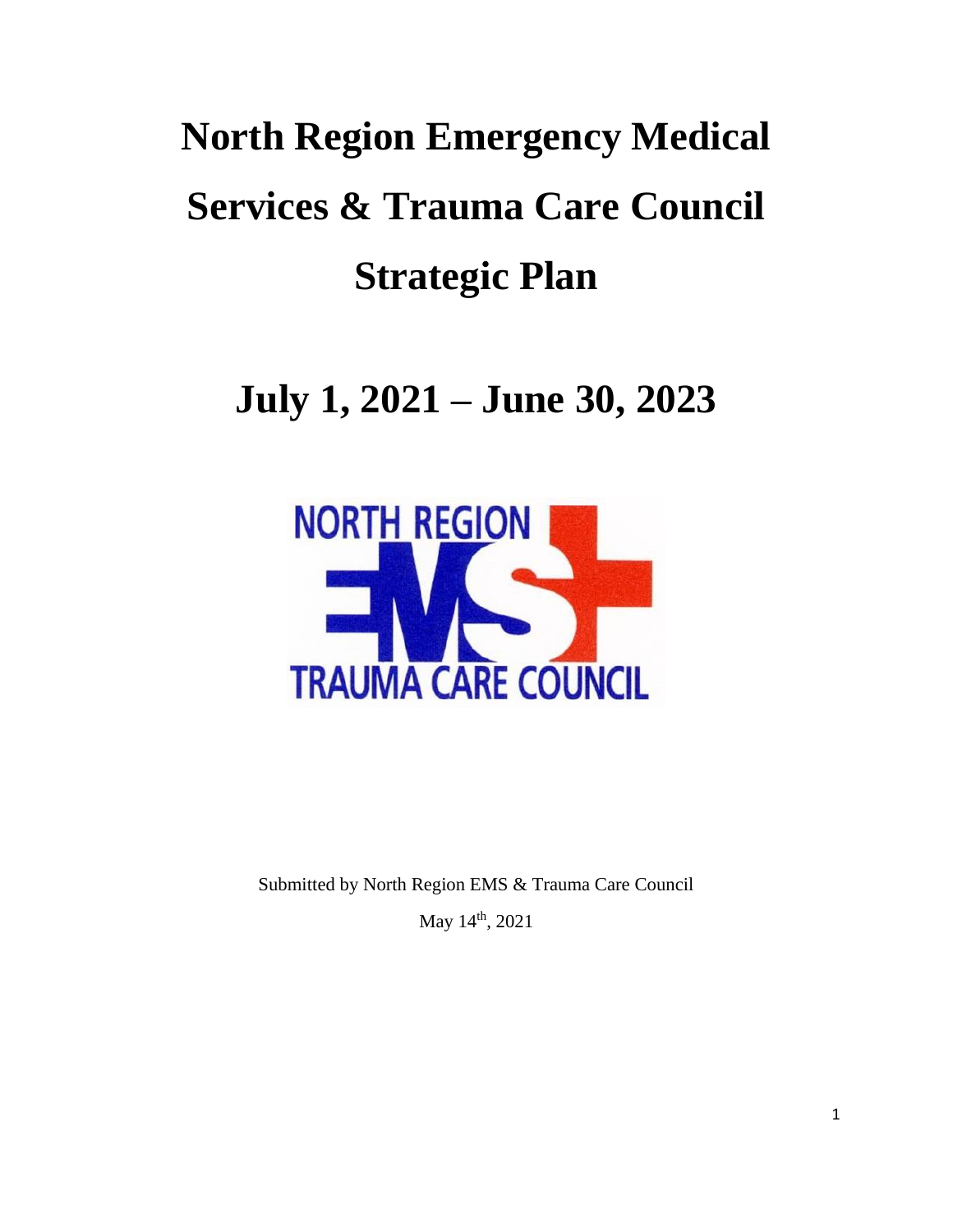# **Table of Contents**

### **Introduction**

| Min/Max Numbers for Prehospital Verified Services by County               |    |
|---------------------------------------------------------------------------|----|
| Min/Max Numbers of Designated Trauma Care Services in the Region by level |    |
| <b>Regional Plan</b>                                                      |    |
| Goal 1                                                                    | 6  |
| Goal 2                                                                    | 8  |
| Goal 3                                                                    | 8  |
| Goal 4                                                                    | 10 |
| Goal 5                                                                    | 11 |
|                                                                           |    |

### **Appendices**

| 15 |
|----|
| 16 |
| 17 |
| 18 |
| 19 |
| 20 |
| 40 |
|    |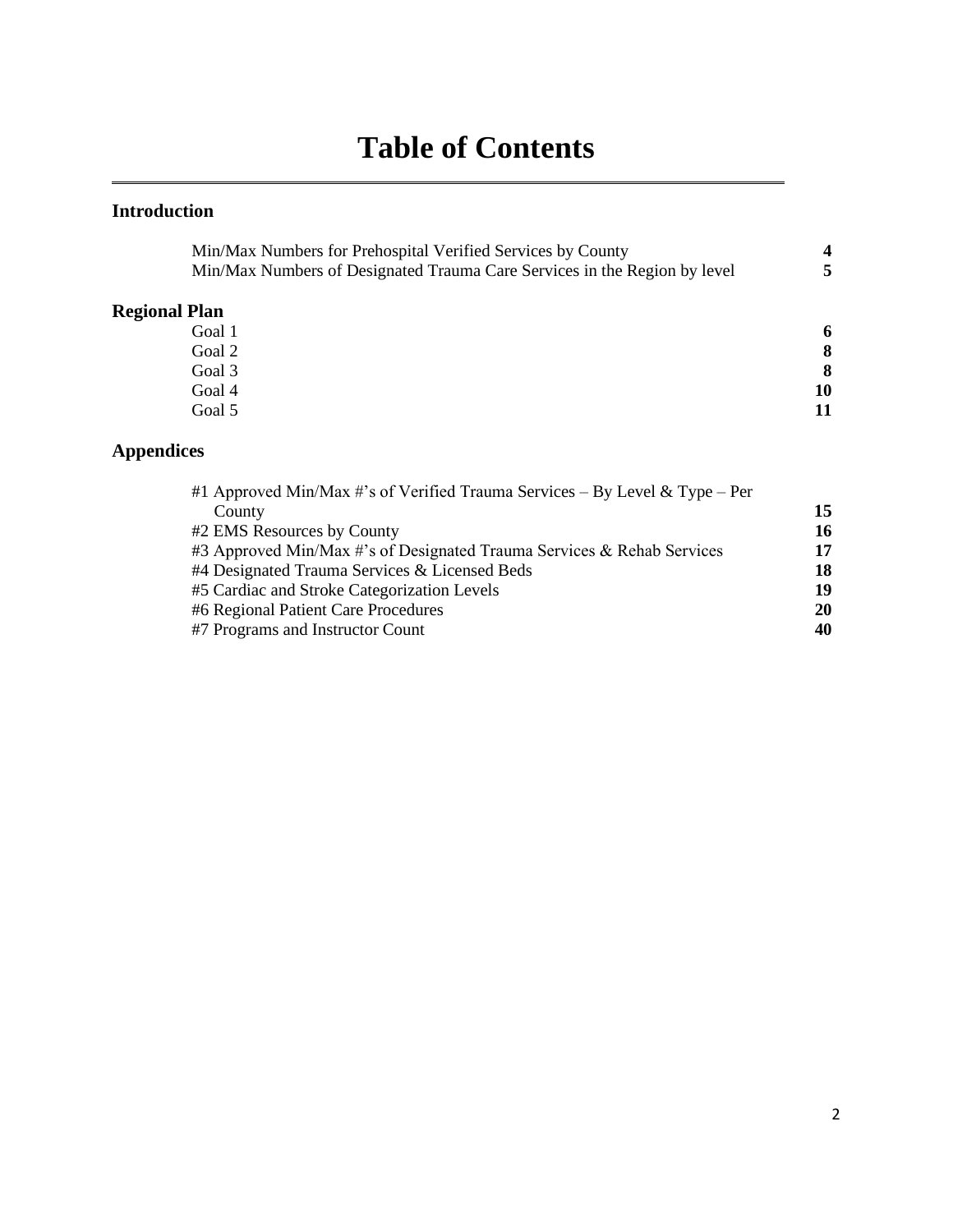### **Introduction**

North Region Emergency Medical Services & Trauma Care Council (NREMS & TCC) was incorporated on June 12, 1979 as an IRS 501 (c) (3) non-profit corporation. The corporation's principal function was to advance and facilitate the delivery of emergency medical services in the counties we represent (Whatcom, Skagit, Snohomish, Island, and San Juan) by coordinating, advising and facilitating efforts by the Emergency Medical Services (EMS) providers, and any other functions approved by the Board of Directors consistent with this goal.

In 1990, the Washington State Legislature expanded RCW 70.168 and further defined NREMS & TCC's responsibilities.

The NREMS & TCC's mission statement is:

The North Region EMS and Trauma Care Council promotes a coordinated, region-wide health care system to provide quality, comprehensive, and cost-effective emergency medical and trauma care to individuals in Island, San Juan, Skagit, Snohomish, and Whatcom Counties.

The NREMS & TCC's Purpose:

- a) Shall serve as the recognized agent of the Department of Health as defined in statute.
- b) Shall be an advisory and coordinating body for the planning and implementation of comprehensive, integrated regional emergency medical services and trauma care.
- c) Shall be advisory to the State Department of Health in implementation of the State of Washington Emergency Medical Services and Trauma System Strategic Plan.
- d) Shall identify specific activities necessary to meet statewide standards, identified in statute and WAC, and patient care outcomes in the region and develop a plan of implementation for regional compliance.
- e) Shall approve all Regional Plan required deliverable submissions to the State, to include any necessary plan changes.
- f) Shall act as liaison with the five Local EMS & Trauma Care Councils in the Region consistent with state law.
- g) Shall evaluate and review regional EMS and trauma needs and recommend and/or direct policies and funding priorities to the appropriate groups or governmental agencies.
- h) Shall develop a regional EMS and Trauma Care plan, guidelines, standards and procedures.
- i) Shall review, assess, and recommend solutions to any grievances brought before the Council.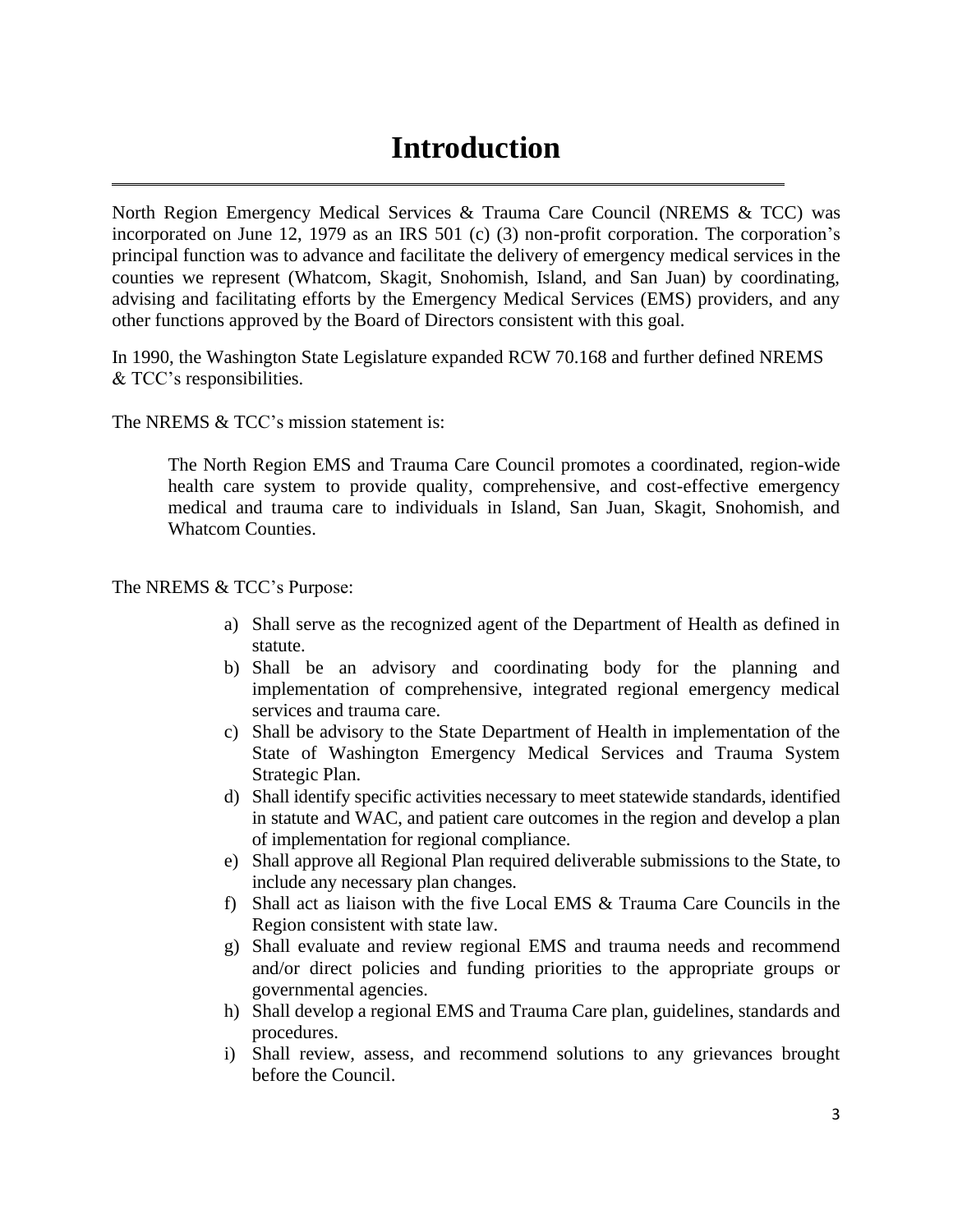- j) Shall disperse Council grants and funds within the Region as defined by the Regional goals and objectives, and in accordance with the recommendations of the contracted Certified Public Accountant and State Auditor.
- k) Shall contract with the Department of Health and/or other agencies for other activities not specifically identified in these bylaws.
- l) Shall, notwithstanding any other provision of these bylaws, allow the corporation to carry on any other activities not permitted to be carried on by an organization exempt from Federal Income Tax under section 501 (c) (3) of the Internal Revenue Code.

The North Region has several subcommittees to help ensure the work of the Regional Strategic Plan is completed. Those committees include: Prehospital, Trauma Cardiac & Stroke/Quality Improvement, Education, Medical Control Committee, Injury Prevention, and Hospital/Trauma Facilities.

#### **The NREMS & TCC also has five MPD's that provide oversite and protocols for each County. These MPD's also participate in the bi-annual review of the Regional PCP's.**

The NREMS & TCC covers five counties: Island, San Juan, Skagit, Snohomish and Whatcom Counties. **According to the US Census Bureau,** the total population of the North Region is 1,299,945. Snohomish County is our largest County with 838,625 people and San Juan is our smallest County with only 17,340 people. It has a diverse area of coverage ranging from very rural to urban areas of service. Within the rural areas in the North Region there are some barriers to service, specifically in San Juan and Island County. Both Island and San Juan County have critical access hospitals, and experience extended transport times due to their location. The islands in San Juan County are only accessible by WA State Ferry, small aircraft, helicopter and private boats, all of which can be impacted by bad weather. Due to San Juan County's limited access to the mainland, patients may experience delays in transport and access to specialty care.

The North Region has a total of 24 trained SEI's and a total of 606 ESE's.

There are 85 EMS Trauma Verified Aid and Ambulance Services in the North Region.

| <b>COUNTY</b> | <b>ALS</b><br>Amb | ALS Aid   ILS Amb   ILS Aid | <b>BLS</b><br>Amb | BLS Aid | Affiliate |
|---------------|-------------------|-----------------------------|-------------------|---------|-----------|
| Island        |                   |                             |                   |         |           |
| San Juan      |                   |                             |                   |         |           |
| Skagit        |                   |                             |                   | 17      |           |

#### Prehospital Verified Services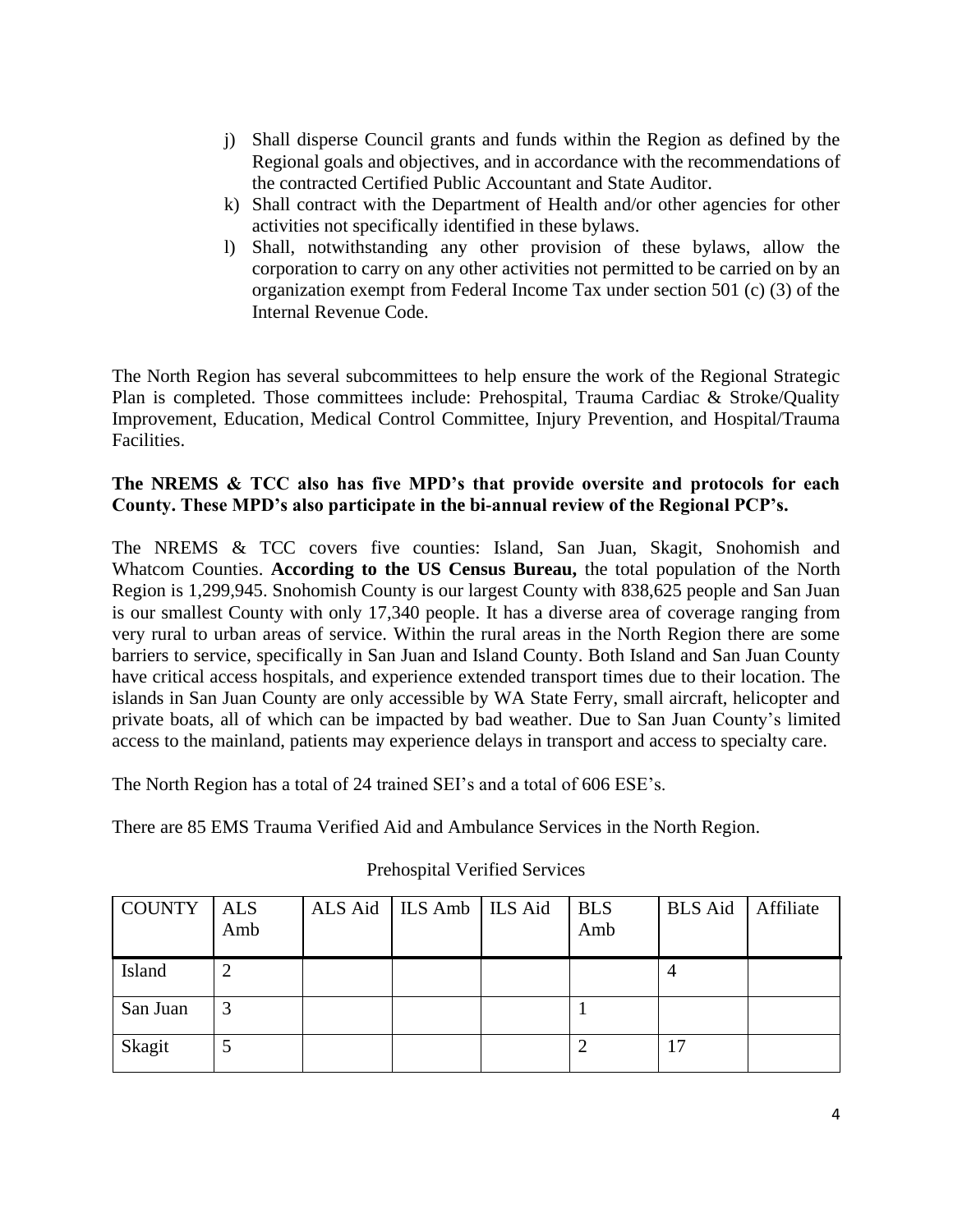| Snohomish | 10 |  | ∸ | - |  |
|-----------|----|--|---|---|--|
| Whatcom   | -  |  | ∸ |   |  |

\*Numbers are current as of the date submitted

The North Region currently has 10 designated trauma care services, one (1) level III pediatric designated service and one rehabilitation trauma services.

Trauma Designated Facilities\*

| Adult    | Adult                      | Adult | Adult   | Pediatric | Pediatric | Rehab    | Rehab              |
|----------|----------------------------|-------|---------|-----------|-----------|----------|--------------------|
| Level II | Level III $\vert$ Level IV |       | Level V | Level II  | Level III | Level II | Level III          |
|          |                            |       |         |           |           |          | No<br>Restrictions |

\*Numbers are current as of the date submitted

#### **Accomplishments and Outcomes:**

During the FY2019-2021 plan cycle the NREMS & TCC had success in completing goals and strategies in the plan but were also presented with some challenges. The COVID-19 Pandemic was a major challenge of FY2020, which also continued into FY2021. The North Region lost a lot of participation during this time as many of our members were understandable assigned additional duties related to the COVID-19 response. We were able to refocus our goals and strategies in January of 2021 and hope to remain focused and on track going into our new plan cycle. The Regional Council did hold extra meetings to provide a forum for agencies and hospitals to share their experiences and best practices during this time. Through our extra meetings the EMS agencies and hospital were able to share their immediate PPE needs and were able to help share resources within the region when an agency was low on a specific item or size. EMS Agencies were also able to share local contacts for innovative solutions that were being used to make up for items that were low or unavailable such as face shields and gowns. With the information provided during these meetings EMS agencies were able to get connected with the PPE they needed during a time when many suppliers were back ordered or out of stock.

Although many of our strategies and goals from the FY19-21 plan will continue into the next plan cycle, The NREMS & TCC implemented and continued to move forward many initiatives through subcommittee work. NREMS & TCC implemented and continued to refine a Regional QI plan. The plan includes quarterly data reviews set by the Trauma, Cardiac and Stroke coordinators to improve patient care and implement best practices in the North Region. The Regional QI has also identified new areas to further expand the data reviews which also includes input from Prehospital agencies. The Regional QI has implemented WEMSIS data reports during QI meetings. This has brough broader discussion of patient care and engaged the Prehospital personnel involved in response. We have also been able to review case studies involving multiple agencies (prehospital,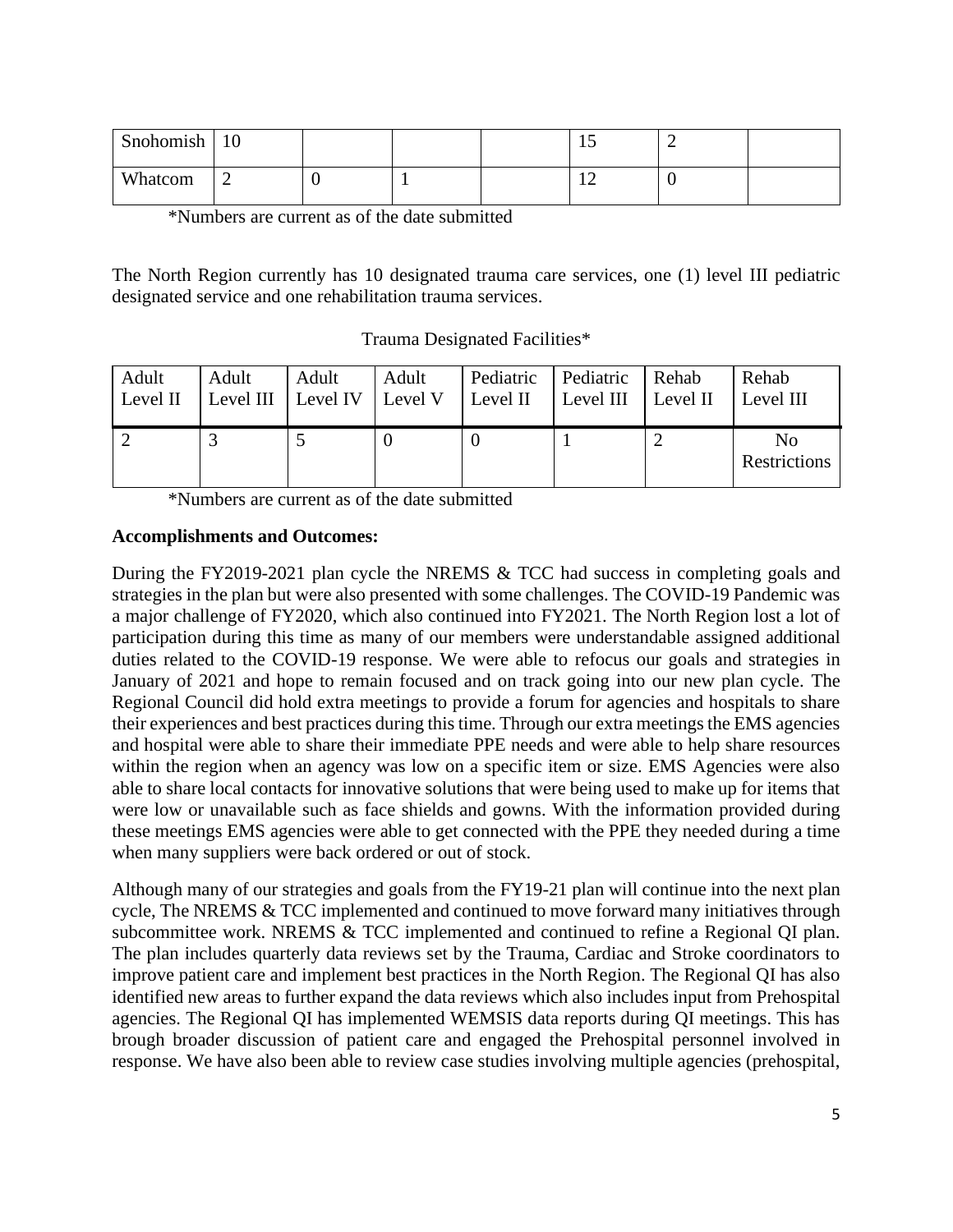transport agencies, and hospital) which has allowed us to look at cases with a systematic approach to better improve patient care.

The NREMS & TCC has continued to develop and fund many new programs within the Region supporting both Hospital and Prehospital agencies. The NREMS & TCC has consistently made available \$50,000.00 in grant funds every year to help support new and innovative programs throughout the Region. In the last plan cycle, the Regional Grant program supported several Initial EMT classes, Stop the Bleed programs, CPR & airways mannequins. The Region also purchased specialized mannequins which are available to all EMS Agencies and Hospitals for training use in the Region. The program funds have also helped support rural agency training and allowed us to identify areas that may need additional training support. All the Rural departments in the North Region need additional training support to receive specialty training and equipment that they cannot afford to conduct under their limited budgets.

The North Region EMS & TCC continues to support the Safe Kids Northwest program and activities. As we move into the new plan cycle the NREMS & TCC will continue to develop and support programs that benefit both the EMS and Trauma Region, and the community partners we serve. Some of those programs include our Child Passenger Safety program, our Water Safety Fair "Splashtacular", and Helmet distribution for bike and sports safety.

During the last plan cycle the North Region EMS & TCC conducted the first ever online Injury Prevention Symposium focusing on falls prevention and suicide prevention.

The FY2021-2023 North Region Strategic Plan will guide the development and direction of the Region's EMS and Trauma System and direct specific and necessary work to be conducted by system stakeholders over the next two fiscal years.

### *GOAL 1*

Maintain, assess and increase emergency care resources.

The North Region has ten trauma designated acute care hospitals:

- Island Hospital, City of Anacortes
- Cascade Valley Hospital, City of Arlington
- Evergreen Health Monroe, City of Monroe
- Peace Health St. Joseph Hospital, City of Bellingham
- Peace Health United General Hospital, City of Sedro Woolley
- Peace-Island Medical Center, Town of Friday Harbor
- Providence Regional Medical Center Everett, City of Everett
- Skagit Regional Medical Center, City of Mount Vernon
- Swedish Medical Center Edmonds, City of Edmonds
- Whidbey Health Medical Center, Town of Coupeville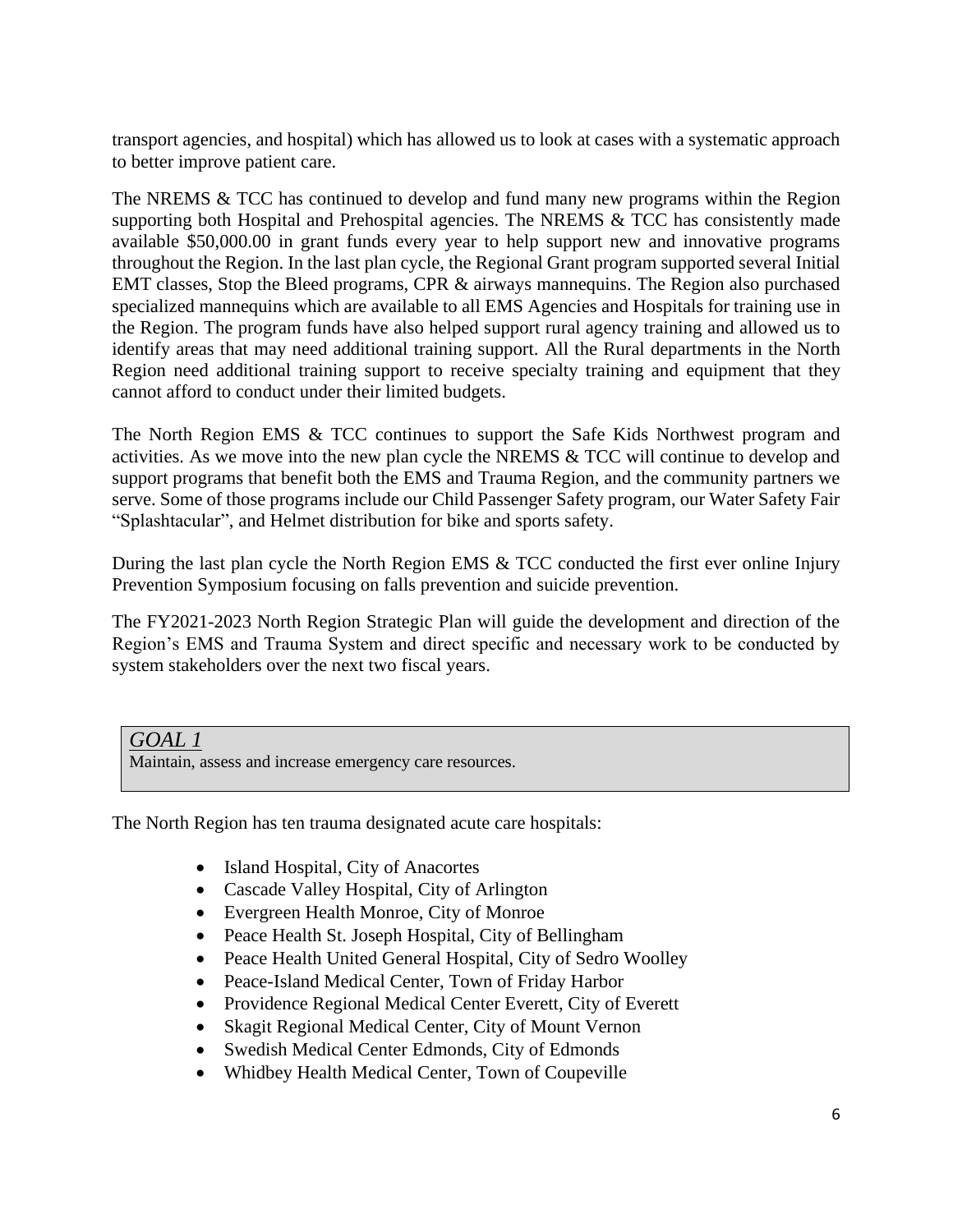The NREMS & TCC and Regional Quality Improvement committee continues to conduct assessments for need and distribution of trauma services at all levels. With the addition of Cardiac and Stroke categorizations, the Regional Council and Regional QI committee will need to work together to ensure best practices are shared throughout the Region.

The Regional Council also recommends the minimum and maximum numbers and levels of EMS verified trauma services. Recommendations from the Local Councils and County MPDs are utilized as well as the method developed by the DOH to standardize identifying Prehospital system resource needs. The Local Councils and County MPDs also assist in identifying trauma response areas in each County and developing trauma response area maps.

| Goal 1:<br>Maintain, assess and increase emergency care resources.                                                                                                                                                                                                              |                                                                                                                                                                                                                                                |
|---------------------------------------------------------------------------------------------------------------------------------------------------------------------------------------------------------------------------------------------------------------------------------|------------------------------------------------------------------------------------------------------------------------------------------------------------------------------------------------------------------------------------------------|
| Objective 1:<br>By June 2022, the Regional Council<br>determine<br>will<br>minimum<br>and<br>maximum numbers and levels of                                                                                                                                                      | Strategy 1:<br>By October 2021, the Prehospital/Hospital Committee will<br>review requirements for trauma, pediatric, rehabilitation cardiac<br>and stroke services.                                                                           |
| trauma designated services (including<br>pediatric, rehabilitation, cardiac and<br>stroke services,) in each county and<br>provide recommendations to the<br>Department of Health.                                                                                              | Strategy 2:<br>By April 2022, the Prehospital/Hospital Committee will conduct<br>a needs assessment to determine resources needed for<br>emergency care and make recommendations to the Regional<br>Council for review and approval as needed. |
|                                                                                                                                                                                                                                                                                 | Strategy 3:<br>By May 2022, the Regional Council will send recommendation<br>to the Department of Health (DOH) for review as needed.                                                                                                           |
|                                                                                                                                                                                                                                                                                 | Strategy 4:<br>By June 2022, the Regional Council will update the plan as<br>needed and submit changes to the DOH.                                                                                                                             |
| Objective 2:<br>By October 2022, the Regional<br>Council will utilize the Washington<br>State Department of Health guidance<br>documents and metrics to determine<br>minimum and maximum numbers<br>and levels of verified service types in<br>each<br>and<br>provide<br>county | Strategy 1:<br>By October 2021, the North Region Prehospital/Hospital<br>Committee will review current Minimum and Maximum levels<br>of services in each county.                                                                               |
|                                                                                                                                                                                                                                                                                 | Strategy 2:<br>Beginning in October 2021: The North Region<br>Prehospital/Hospital Committee will develop a plan to help<br>identify unserved or underserved response areas.                                                                   |
| recommendations to the Department<br>of Health.                                                                                                                                                                                                                                 | Strategy 3:<br>By April 2022, the Prehospital/Hospital Committee will<br>implement the plan and address necessary changes or<br>adjustments to the Minimum and Maximum numbers with the<br>Local EMS Councils.                                 |

┑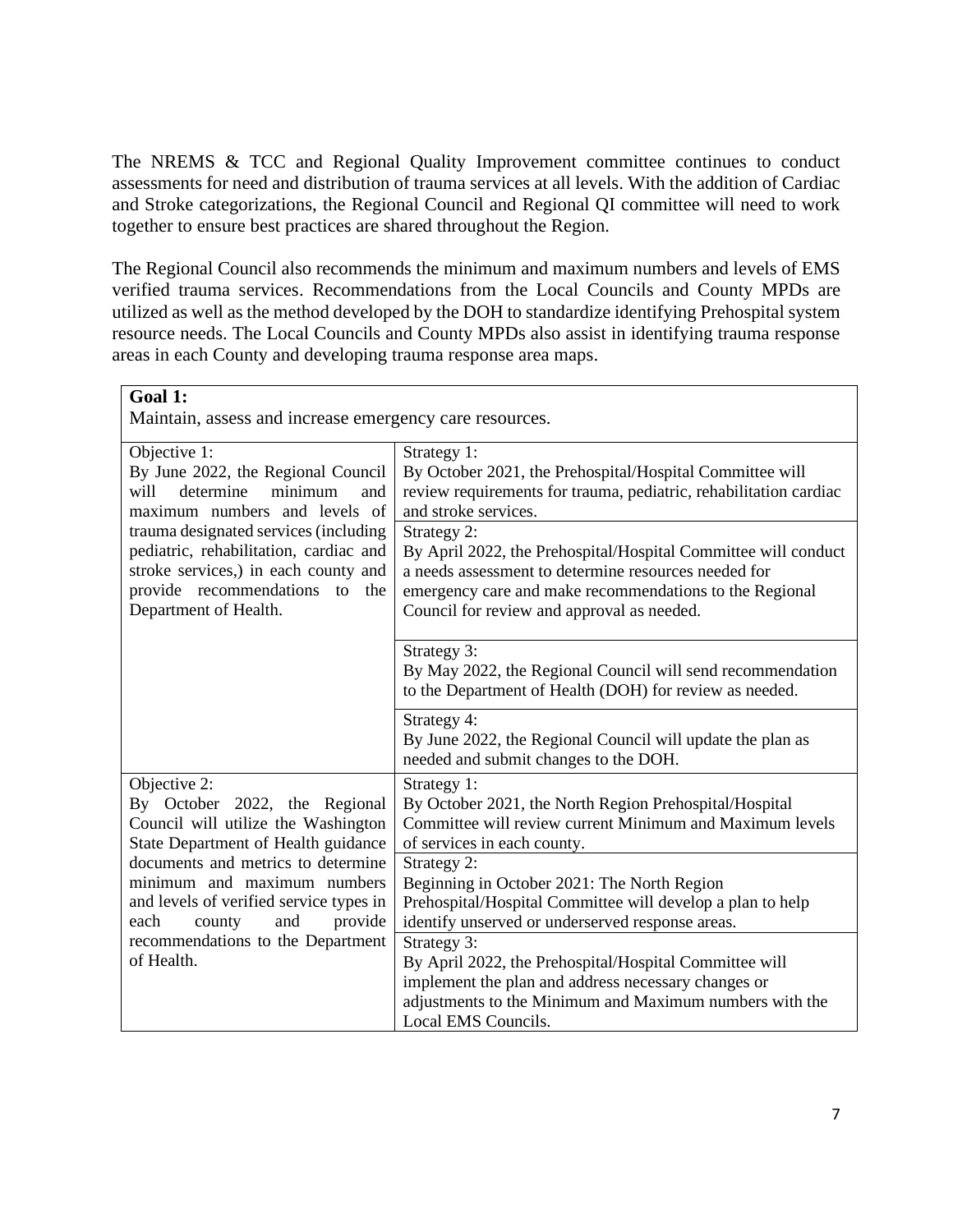| Strategy 4:<br>By July 2022, the Regional Council will review and approve the<br>Min/Max recommendations from the Prehospital/Hospital<br>Committee and Local EMS Councils. |
|-----------------------------------------------------------------------------------------------------------------------------------------------------------------------------|
| Strategy 5:<br>By August 2022, the Regional Council will update the plan as<br>needed and submit changes to the DOH                                                         |

### *GOAL 2*

Support emergency preparedness activities

The Regional Council recognizes the need for continued discussions surrounding disaster medical services and surge planning. The North Region EMS & TCC was highly involved in Emergency Preparedness planning as a key partner in the Region 1 Healthcare Coalition. In FY2017 the Region 1 Healthcare Coalition dissolved and has combined with other agencies to form the North District – Northwest Healthcare Response Network (NHRN). Since then, the NREMS & TCC has continued to help bridge the gap between Fire & EMS and Public Health with limited time and funding. The NREMS & TCC continues to be a part of emergency planning in order to help create a cohesive response across the region. During the FY2020 COVID-19 response the NREMS & TCC helped distribute information to and from EMS agencies, hospitals and DOH.

| Goal 2:                                                                                                                       |                                                                                                                                                                                                                                     |  |
|-------------------------------------------------------------------------------------------------------------------------------|-------------------------------------------------------------------------------------------------------------------------------------------------------------------------------------------------------------------------------------|--|
| Support emergency preparedness activities                                                                                     |                                                                                                                                                                                                                                     |  |
| Objective 1:                                                                                                                  | Strategy 1:                                                                                                                                                                                                                         |  |
| Beginning July 2021, coordinate<br>with and participate in emergency<br>preparedness and response to all<br>hazard incidents. | Beginning July 2021, The Regional Council staff or council<br>representative will participate in North District Healthcare<br>Response meetings and Emergency Preparedness events and<br>provide a report to the Council quarterly. |  |
|                                                                                                                               | Strategy 2:<br>Beginning September 2021: The Regional Council or Council<br>staff will participate and help facilitate discussions surrounding<br>surge response planning.                                                          |  |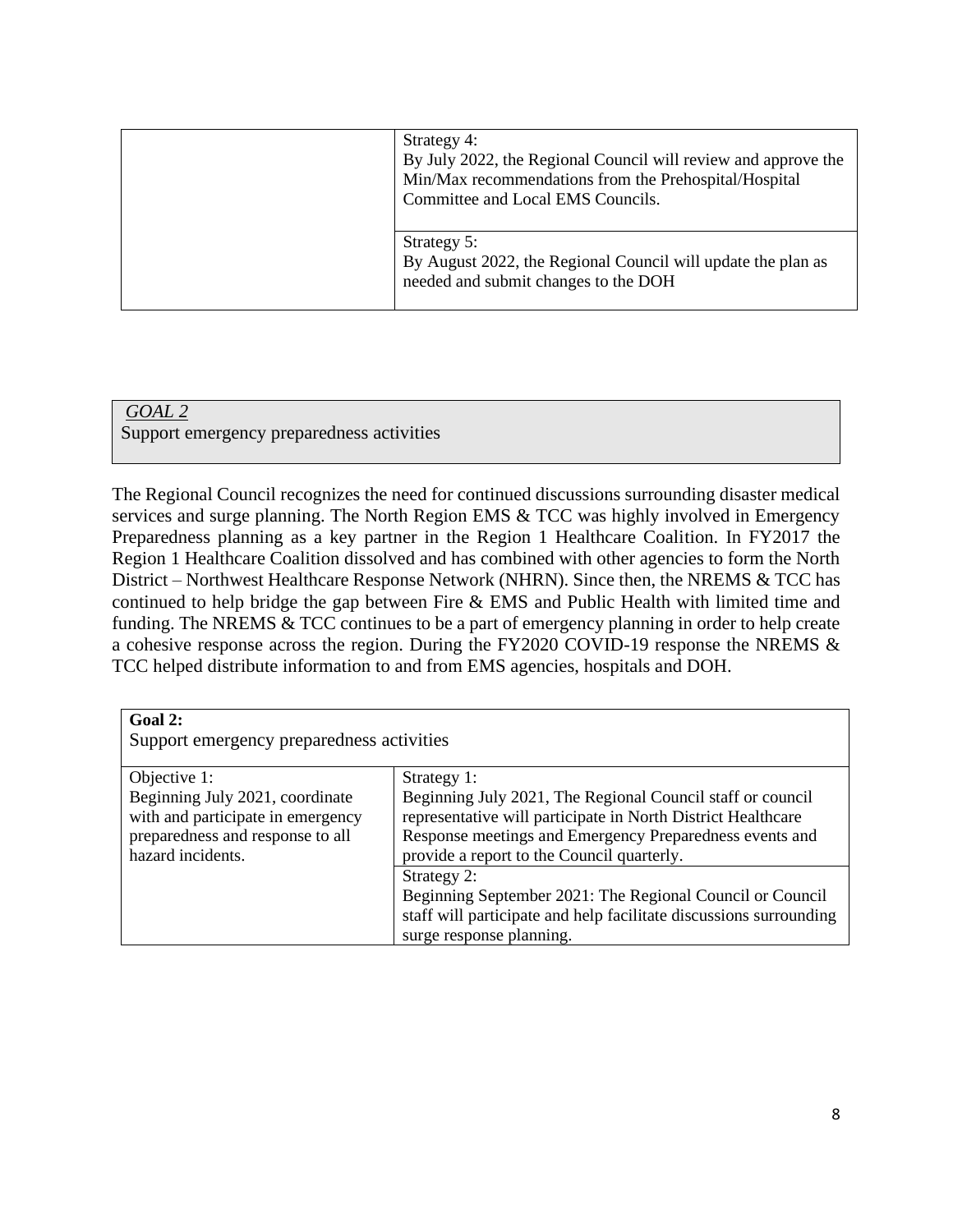#### *GOAL 3*

Plan, implement, monitor and report outcomes of programs to reduce the incidence and impact of injuries, violence and illness in the region

The North Region continues to support and further develop prevention programs that address the three leading mechanisms of injury in the Region through injury prevention symposiums and minigrants. As of 2020, the three leading causes of injury are:

- **Falls** specifically focusing on fall prevention in the elderly population.
- **• Motor Vehicle Trauma** specifically focusing on child passenger safety and teen driving issues.
- **• Poisonings**  specifically focusing on providing education regarding overdose/overuse of prescription medication by adults.

The Regional Council recognizes the need for adult fall prevention programs throughout the five counties. To adequately support the growing population of elderly, the North Region is partnering with the Regional & Local Councils on Aging and Disability to increase services and connect atrisk individuals to services they need.

In addition, the Regional Council recognizes the need for leadership to promote child injury prevention programs within Skagit, Island, San Juan and Whatcom Counties due to limited funding. The Regional Council will continue to act as the lead role for Safe Kids Northwest, providing car seat classes, car seat checks and prevention education when needed in the Community.

#### **Goal 3:**

Plan, implement, monitor and report outcomes of programs to reduce the incidence and impact of injuries, violence and illness in the region

| Objective 1:                           | Strategy 1:                                                     |
|----------------------------------------|-----------------------------------------------------------------|
| Regional Council will<br>support       | Beginning in July 2021, The Regional Council or Council Staff   |
| expansion of access to prevention      | will compile Injury & Violence Prevention (IVP) program         |
| programs across the region             | materials and best practices to facilitate sharing among the    |
|                                        | agencies                                                        |
|                                        | Strategy 2:                                                     |
|                                        | Beginning in July 2021, the Regional Injury Prevention $\&$     |
|                                        | Public Education subcommittee will meet to define a program     |
|                                        | for training and expansion of prevention programs.              |
| Objective 2:                           | Strategy 1:                                                     |
| By June 2023, the Regional Council     | Beginning in July 2021, the North Region Education Committee    |
| will collaborate to educate the public | Injury Prevention Committee<br>make<br>will<br>and<br>the       |
| and our communities of interest on     | recommendations for public outreach and education on a specific |
| the Emergency Care System.             | prevention campaign to be implemented during the plan cycle.    |
|                                        |                                                                 |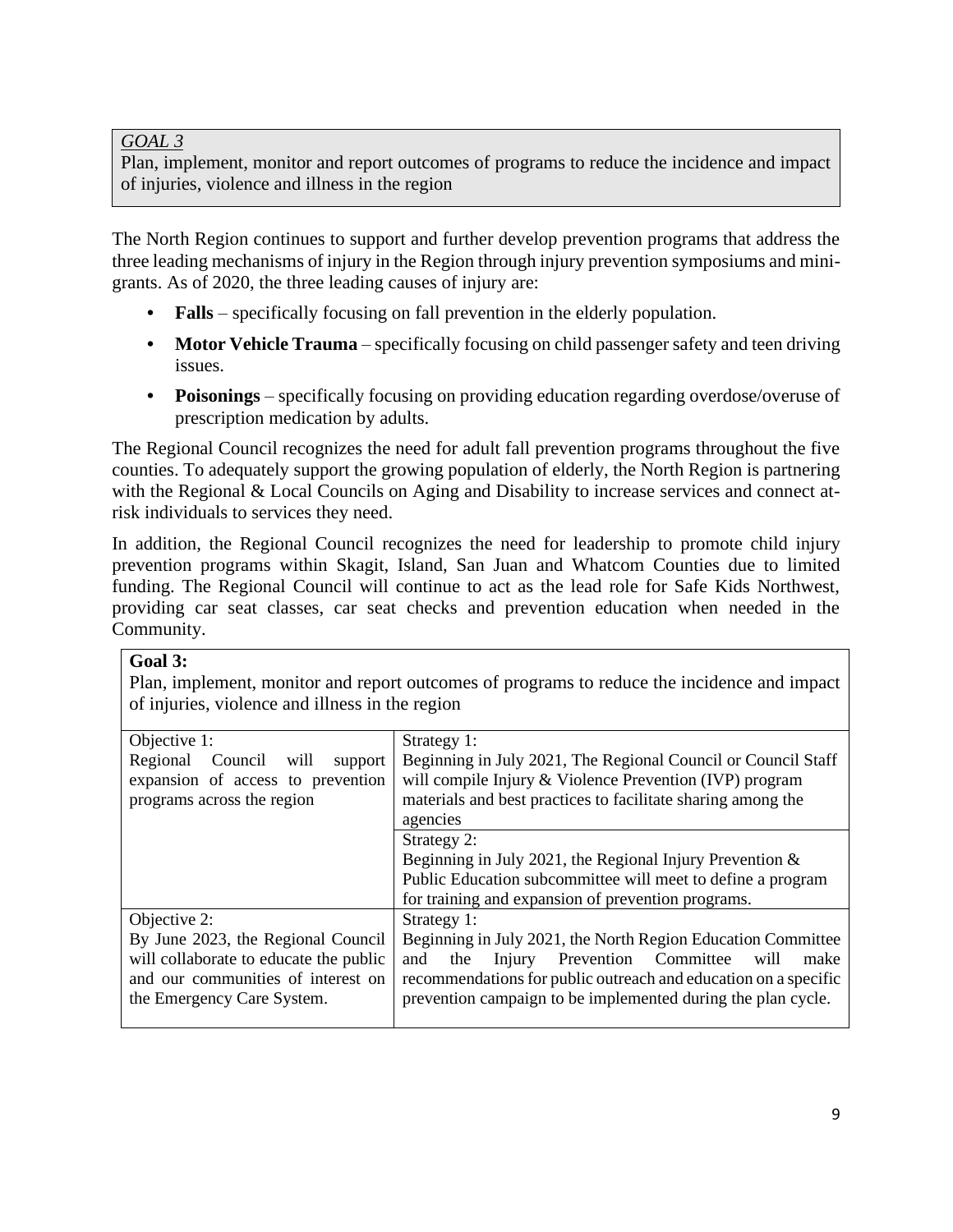|                                                                                                                                                                                                                                         | Strategy 2:<br>By June 2023, the North Region Injury Prevention committee<br>will facilitate one Prevention Symposium, focusing education<br>on a high-risk injury group providing an opportunity to<br>coordinate efforts and maximize results of current programs<br>that address the high-risk injury groups.<br>Strategy 3<br>Beginning in September 2021 The Regional Council or Council<br>staff will work or consult with the IVP TAC or DOH IVP to<br>further help in the development of injury prevention programs. |
|-----------------------------------------------------------------------------------------------------------------------------------------------------------------------------------------------------------------------------------------|------------------------------------------------------------------------------------------------------------------------------------------------------------------------------------------------------------------------------------------------------------------------------------------------------------------------------------------------------------------------------------------------------------------------------------------------------------------------------------------------------------------------------|
| Objective 3:<br>By January 2023, the Regional<br>Council will work in partnership<br>with local older adult falls<br>prevention programs and EMS<br>agencies to assist in the development<br>of a Regional Falls prevention<br>program. | Strategy 1:<br>Beginning in July 2021, the Regional Council or Council staff<br>will help facilitate and develop the North Region Healthy<br>Aging Coalition program.                                                                                                                                                                                                                                                                                                                                                        |
|                                                                                                                                                                                                                                         | Strategy 2:<br>Beginning in Sept 2021, the Regional Council and Council staff<br>will work with regional agencies on community education and<br>outreach.                                                                                                                                                                                                                                                                                                                                                                    |
|                                                                                                                                                                                                                                         | Strategy 3:<br>Beginning in December 2021, the Regional Council and<br>Council staff will support the development of certified exercise<br>and balance programs in the North Region.                                                                                                                                                                                                                                                                                                                                         |
|                                                                                                                                                                                                                                         | Strategy 4:<br>Beginning in July 2021, The Regional Council staff will<br>participate in State-wide Falls Prevention Meetings and share<br>information with North Region Healthy Aging Coalition.                                                                                                                                                                                                                                                                                                                            |
| Objective 4:<br>By June 2023, the Regional Council<br>will work in partnership with the<br>Safe Kids Northwest Coalition to<br>assist in the management and the                                                                         | Strategy 1:<br>Beginning in July 2021, the Regional Council or Council staff<br>will help facilitate and develop the Safe Kids Northwest<br>Coalition program.                                                                                                                                                                                                                                                                                                                                                               |
| development of child injury<br>prevention programs.                                                                                                                                                                                     | Strategy 2:<br>Beginning in July 2021, the Regional Council or Council staff<br>will work with Regional fire and EMS agencies to implement a<br>referral program for the distribution of bike helmets and car<br>seats for the Safe Kids Northwest program.                                                                                                                                                                                                                                                                  |

### **Goal 4:**

Assess weaknesses and strengths of quality improvement programs in the region.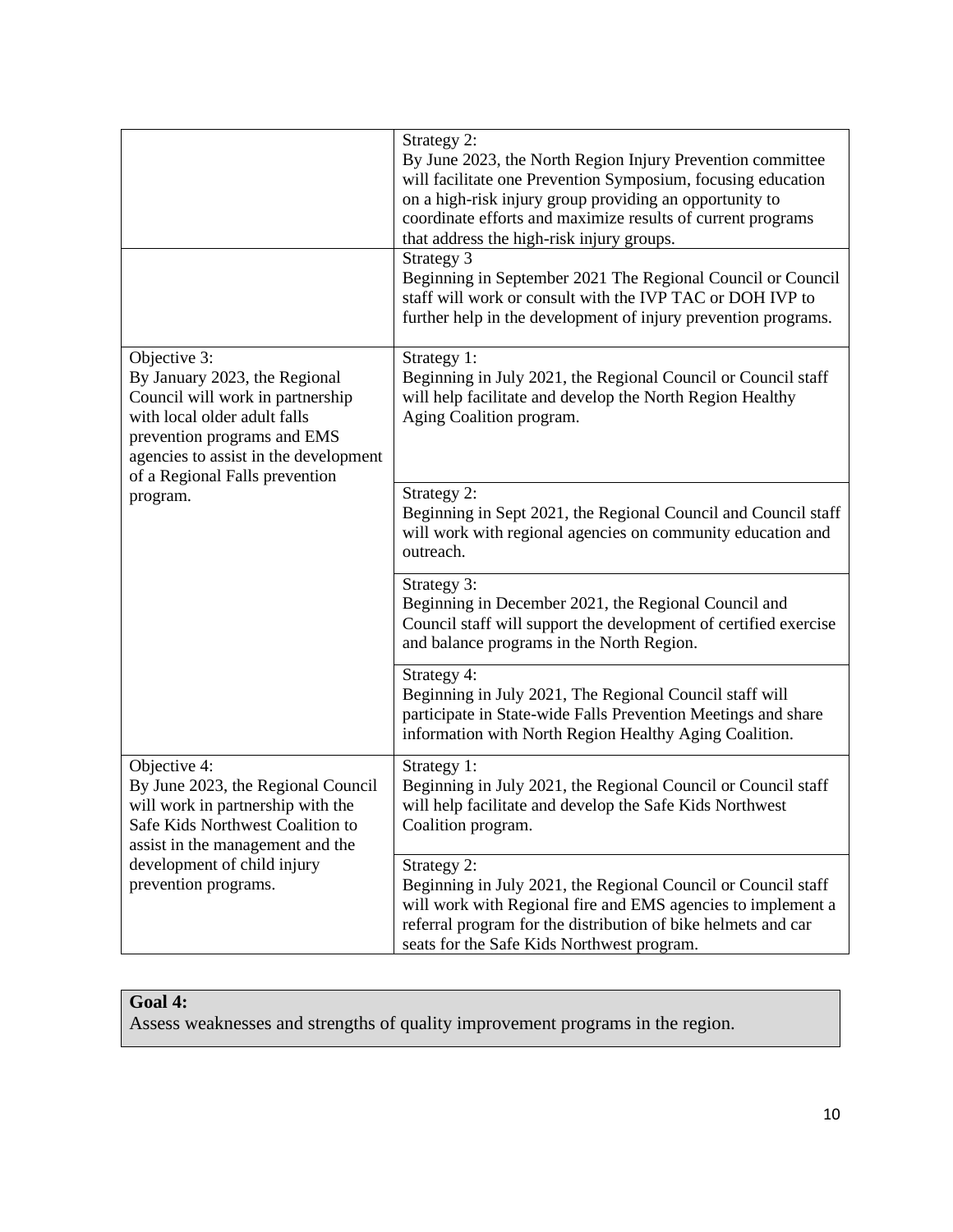The NREMS & TCC and Regional Quality Improvement committee continues to conduct assessments for need and distribution of trauma services at all levels. The NREMS & TCC has made data sharing a top priority for FY21-23. With the addition of WEMSIS reports we will be able to assess patient care and help bolster the Regional QI program form contact with the patient, through transport to the hospital and finally discharge.

| Goal 4:                                                                                                                                                                                         |                                                                                                                                                                                                                                                                 |  |  |
|-------------------------------------------------------------------------------------------------------------------------------------------------------------------------------------------------|-----------------------------------------------------------------------------------------------------------------------------------------------------------------------------------------------------------------------------------------------------------------|--|--|
| Assess weaknesses and strengths of quality improvement programs in the region.                                                                                                                  |                                                                                                                                                                                                                                                                 |  |  |
| <b>Objective 1:</b> By January 2023,<br>the North Region<br>Prehospital/Hospital QI and<br><b>Cardiac and Stroke Committee</b><br>will review regional<br>emergency care system<br>performance. | Strategy 1: Beginning January 2022: The Prehospital/Hospital QI and<br>Cardiac and Stroke Committee will help to identify issues of emergency<br>care system performance during quarterly meetings using Region<br>specific key performance indicators.         |  |  |
|                                                                                                                                                                                                 | Strategy 2: Bi-monthly, The Regional Council or Council<br>Representative will participate in local and state data collection<br>conversations involving WEMSIS, WATrac and other data collection<br>mediums then report back to the Regional Council quarterly |  |  |
| <b>Objective 2:</b><br>By June 2023, The Regional<br>Council will promote increased<br>data sharing between pre-<br>hospital and hospital care<br>providers within the region                   | Strategy 1:<br>Beginning in January 2022, Regional Council or Council staff will<br>create a shared inventory of the different data systems being used<br>throughout member organizations.                                                                      |  |  |
|                                                                                                                                                                                                 | Strategy 2:<br>By April 2022, The Regional Council or Council staff will track and<br>report on data sharing efforts within each County in the North Region.                                                                                                    |  |  |
|                                                                                                                                                                                                 | Strategy 3:<br>Annually by July, The Regional Council will review the status of<br>CAREs reporting in the North Region.                                                                                                                                         |  |  |

#### **Goal 5:**

Promote regional system sustainability.

The North Region strives to support the Local EMS agencies and Hospital organizations through funding and administrative services. The North Region focuses on utilizing funds that will support the entire Region rather than individual agencies. Through this approach the Regional Council has been able to provide innovative and advanced training to both EMS and Hospital personnel. Through the development of a Regional Equipment Cache, agencies have access to specialized airway mannequins that they otherwise may not have been able to purchase or use for training and education.

The North Region continues to support initial EMT classes and recognizes the need for recruitment and retention of paid and non-paid providers. Through our Regional Planning workshop, the Regional Council identified this as a pressing issue in all Counties. To make the best use of time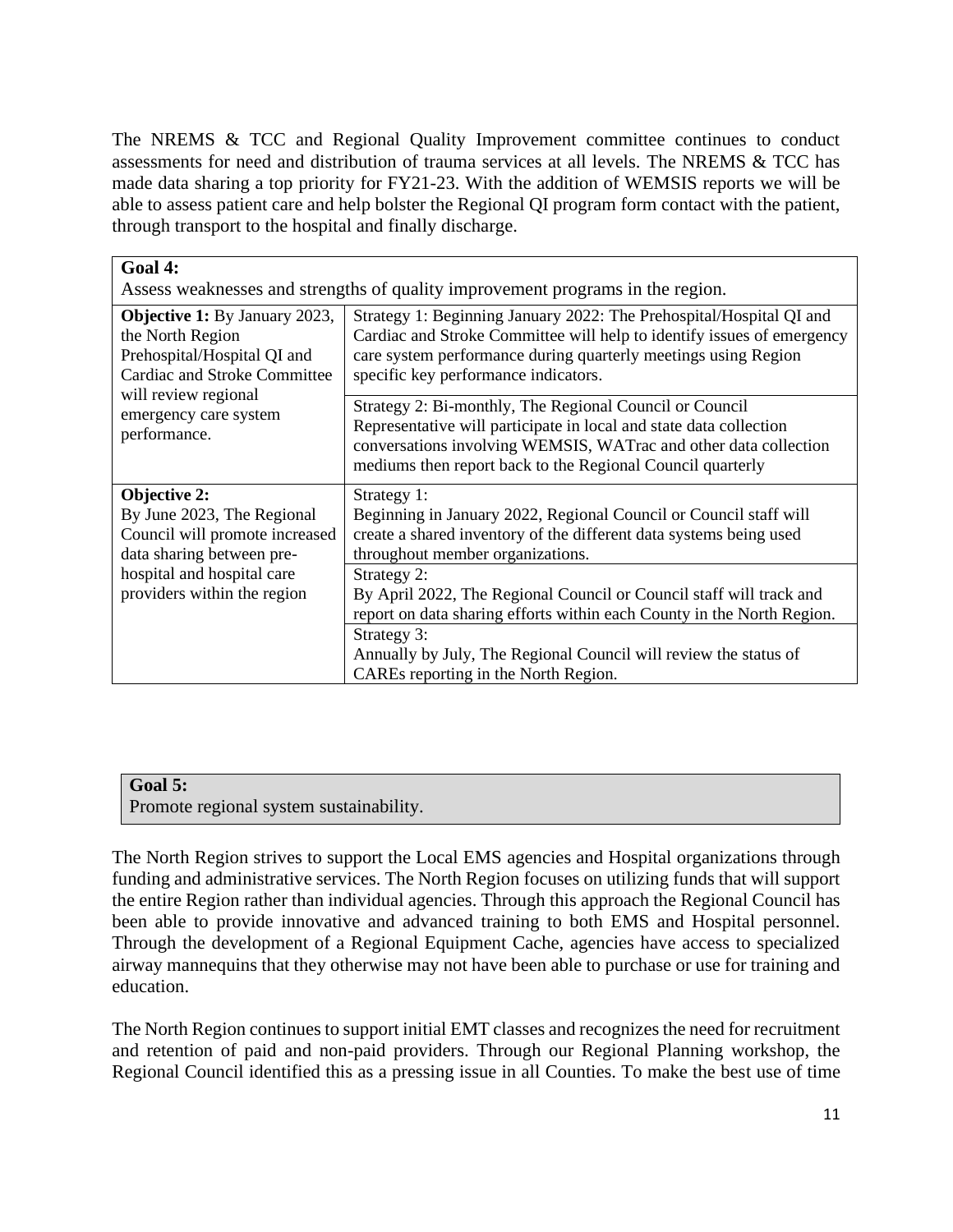and effort, the Council plans to gather information from Regional partners, to assess what issues agencies are facing and how we can work together to address those challenges.

The North Region currently has 14 Regional Patient Care Procedures (PCPs) which have been developed by the North Region Prehospital/Hospital Committee to provide specific directions for how the trauma system should function within the North Region. The Prehospital providers in the North Region operate on County Protocols which are specific to each county. With the addition of Cardiac and Stroke PCPs the Regional Council will work closely with the North Region Cardiac and Stroke Network to assist in the evaluation of Local County protocols to ensure there are no inconsistencies.

Regional Patient Care Procedures (PCPs) as well as County Operating Procedures (COPs) are in place to get the right patient, to the right care destination, in the right amount of time thus improving the patient outcome by reducing morbidity and mortality. Region PCPs have been developed to provide operational guidelines throughout the Region while the County Councils have also developed COPs with their MPDs to provide county specific operational guidelines. The Region Council reviews the COPS to assure that they are congruent with the PCPs and in line with prehospital system operations.

| Goal 5:                                 |                                                                 |
|-----------------------------------------|-----------------------------------------------------------------|
| Promote regional system sustainability. |                                                                 |
|                                         |                                                                 |
| Objective 1:                            | Strategy 1:                                                     |
| By June 2023, the Regional Council      | Beginning in July 2021, The Regional Council and Council        |
| and Council staff will maintain and     | staff will conduct scheduled meeting, maintain, and develop     |
| execute the duties of the Regional      | actionable items to help complete plan goals.                   |
| Council.                                | Strategy 2:                                                     |
|                                         | Beginning in July 2021, The Regional Council or Council staff   |
|                                         | will maintain a council budget and provide bi-monthly financial |
|                                         | reports to DOH as needed for Exhibit B reporting.               |
|                                         |                                                                 |
|                                         | Strategy 3:                                                     |
|                                         | By March of 2023, the Regional Council or Council Staff will    |
|                                         | provide DOH an updated Strategic plan for the next plan cycle.  |
| <b>Objective 2:</b>                     | Strategy 1:                                                     |
| By June 2023, the Regional Council      | Beginning in July 2021, Regional Council Executive Board and    |
| will increase local and regional        | Staff will complete an evaluation of council member             |
| stakeholder participation and           | participation and attendance and present it to the Council for  |
| partnership for EMS and TC system       | review.                                                         |
| planning & development.                 |                                                                 |
|                                         | Strategy 2: Beginning in July 2021, the Regional Council and    |
|                                         | Council staff will work with Local EMS Council's to fill        |
|                                         | vacancies on the Regional Council.                              |
|                                         |                                                                 |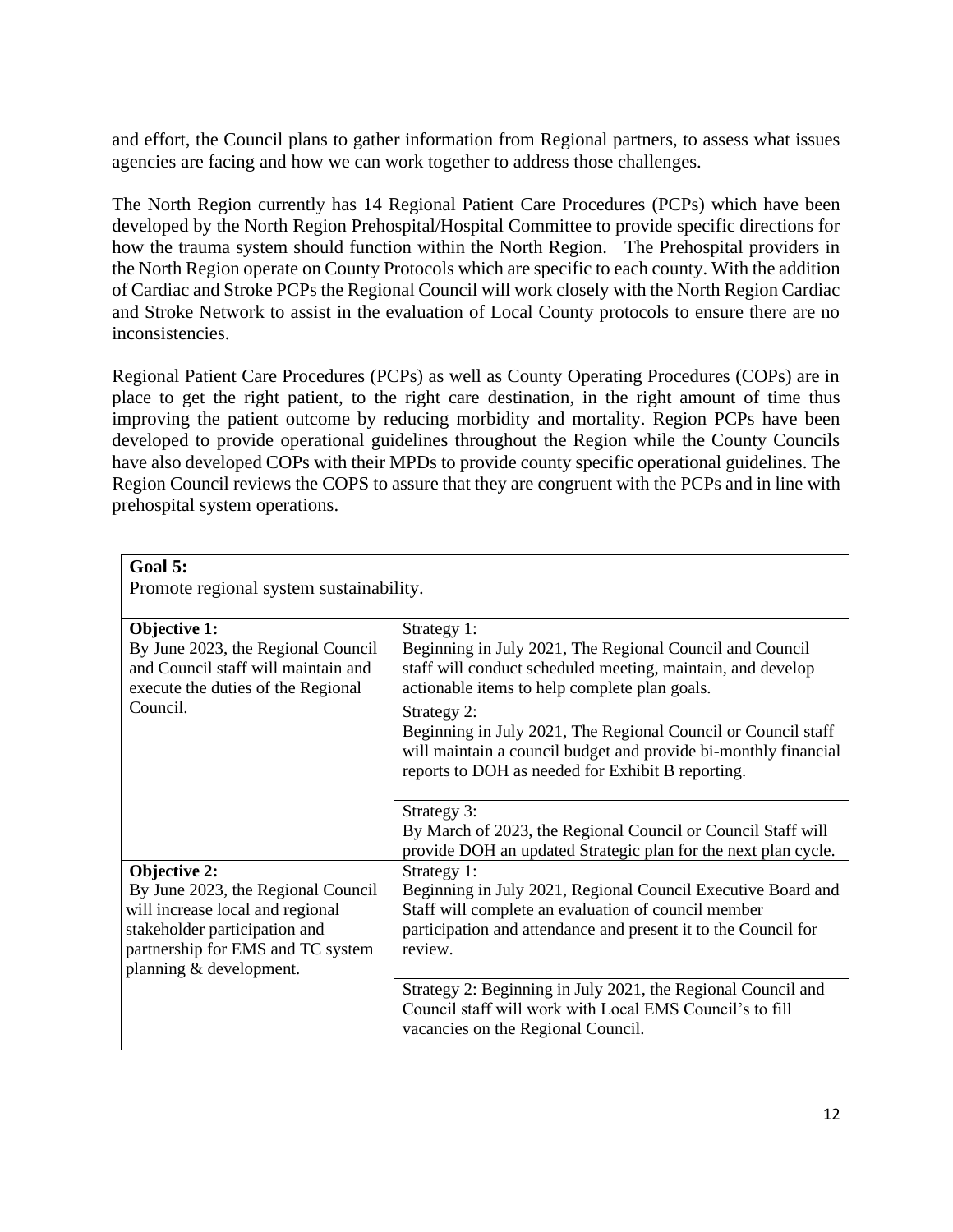|                                                                                                                                                                                                      | Strategy 3:<br>Beginning in July 2021, proactively plan for participation of<br>county medical program directors (MPD) to participate on<br>regular basis.                                                                                        |
|------------------------------------------------------------------------------------------------------------------------------------------------------------------------------------------------------|---------------------------------------------------------------------------------------------------------------------------------------------------------------------------------------------------------------------------------------------------|
| Objective 3:<br>By June 2023, Regional Council will<br>support increased recruitment and<br>retention of paid and volunteer EMS                                                                      | Strategy 1:<br>Beginning in December 2021, explore opportunities for shared<br>training and activities for cost effectiveness and cross-training.                                                                                                 |
| personnel.                                                                                                                                                                                           |                                                                                                                                                                                                                                                   |
|                                                                                                                                                                                                      | Strategy 2:<br>By January 2021, share best practices for staff training,<br>retention, and motivation.                                                                                                                                            |
| <b>Objective 4:</b> By May 2023, the<br>Regional Council will review, revise<br>and implement Regional Patient<br>Care Procedures (PCPs) as needed.                                                  | Strategy 1:<br>By November 2021, the Prehospital/Hospital Committee will<br>review the Regional PCPs.                                                                                                                                             |
|                                                                                                                                                                                                      | Strategy 2:<br>By January 2022, the Prehospital/Hospital Committee will<br>develop and submit recommended revisions to the Regional<br>Council for approval.                                                                                      |
|                                                                                                                                                                                                      | Strategy 3:<br>By May 2022, the Regional Council will review and approve<br>updates to the Regional PCPs.                                                                                                                                         |
|                                                                                                                                                                                                      | Strategy 4:<br>By June 2022, the Regional Council will submit revised PCPs<br>to the DOH for review and approval.                                                                                                                                 |
|                                                                                                                                                                                                      | Strategy 5:<br>By July 2022, the Regional Council staff will update the<br>Regional PCPs for inclusion in the North Region EMS and<br>Trauma Care System Plan.                                                                                    |
| Objective 5:<br>By June 2023, the Regional Council<br>will review Cardiac and Stroke<br>Patient Care Procedures and County<br>Procedures<br>best<br>Operating<br>for<br>practices to be implemented. | Strategy 1:<br>Beginning October 2021, the Regional Quality Improvement/<br>Cardiac and Stroke Committee will discuss best practices to be<br>implemented Region-wide and provide recommendations to the<br>Executive Board and Regional Council. |
|                                                                                                                                                                                                      | Strategy 2:<br>By April 2022, the Regional Council will decide on a process<br>for implementation of best practices throughout the Region.                                                                                                        |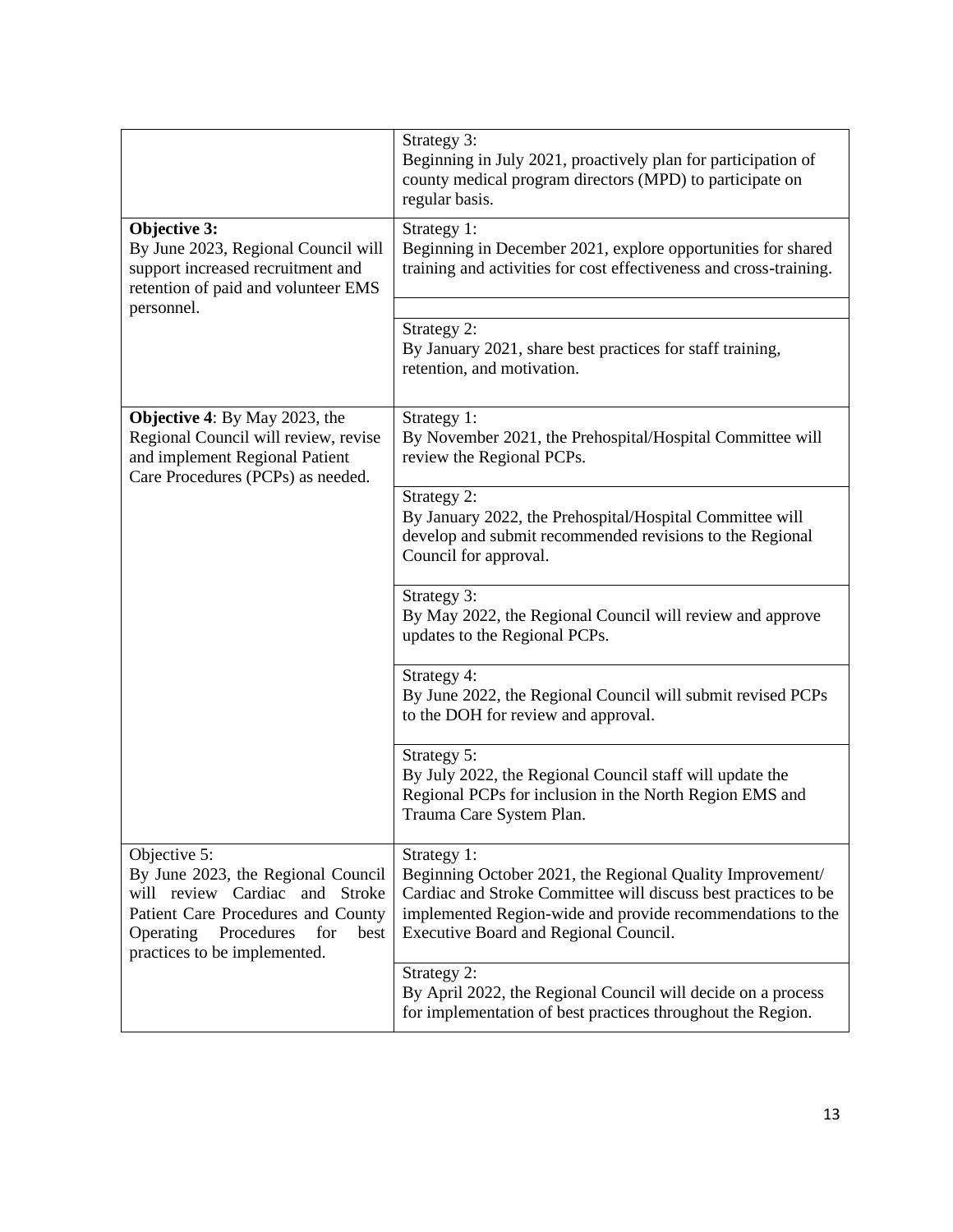|                                                                                                                          | Strategy 3:<br>By May 2022, the Regional Council will update the Patient<br>Care Procedures as needed and recommend changes to Local<br>County MPDs for updates to COPs.                                          |
|--------------------------------------------------------------------------------------------------------------------------|-------------------------------------------------------------------------------------------------------------------------------------------------------------------------------------------------------------------|
| Objective 7:<br>By October 2021 & 2022, the<br>Regional Council will utilize a<br>process to identify needs and allocate | Strategy 1:<br>By July 2021, The Regional Education Committee and Council<br>staff will create an application and the review criteria for<br>prehospital training support.                                        |
| available funding to support<br>Prehospital training.                                                                    | Strategy 2:<br>Annually by July, the Regional Council will establish a budget<br>for Prehospital training support.                                                                                                |
|                                                                                                                          | Strategy 3:<br>Annually by July, the Regional Council staff will send out<br>applications for funding to Local EMS agencies and will send<br>Local EMS Councils the approved criteria for application<br>reviews. |
|                                                                                                                          | Strategy 4:<br>Annually by September, the Local EMS Councils will review<br>and assess applications using the Regional Council approved<br>criteria and make recommendations for funding approval.                |
|                                                                                                                          | Strategy 5:<br>Annually by October, the Regional Council will review each<br>county's recommendations and proposals for funding and select<br>awardees.<br>Strategy 6:                                            |
|                                                                                                                          | Annually by December, the Regional Council staff will finalize<br>the approved funding agreements.                                                                                                                |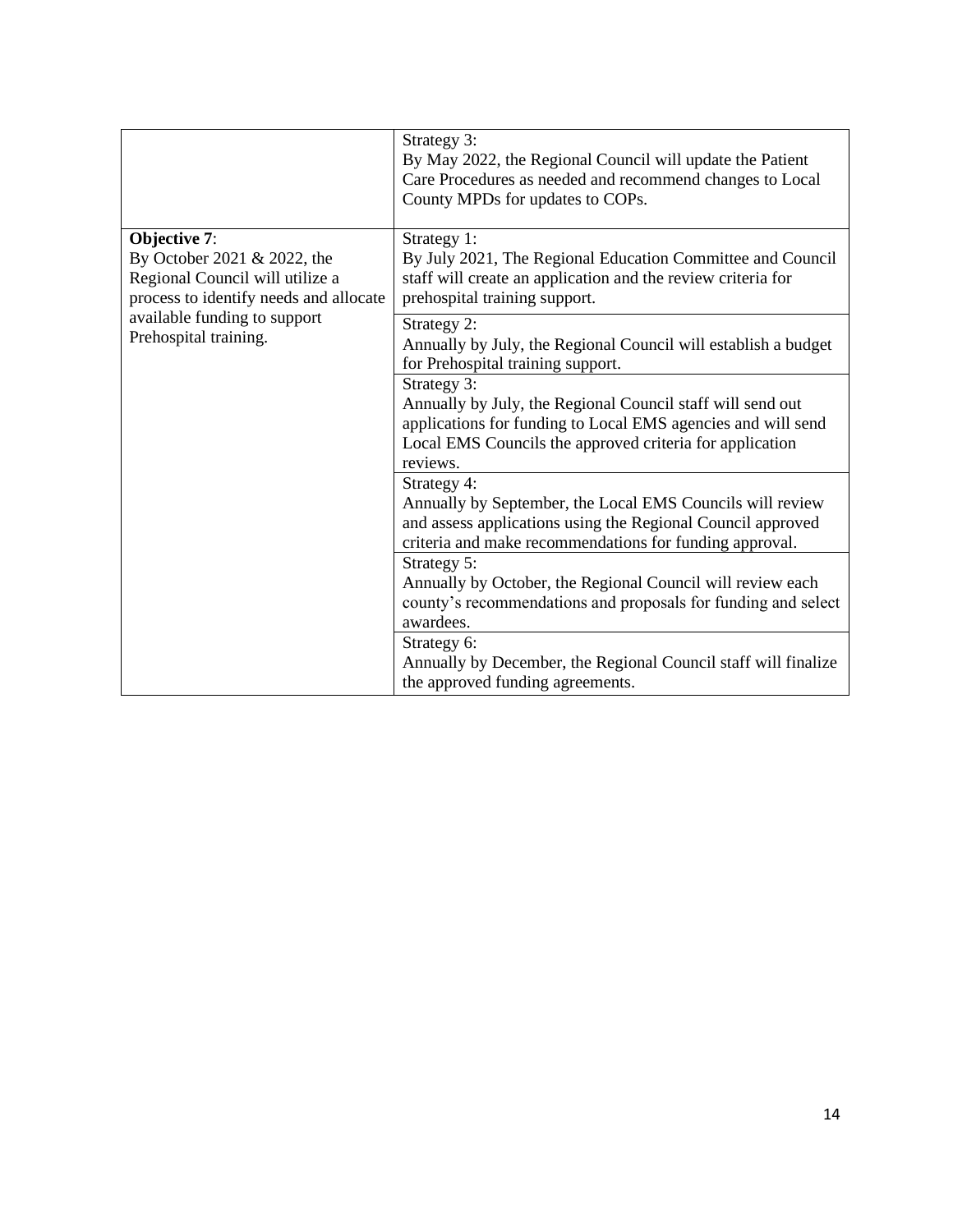# **Appendix 1- Approved Min/Max #'s of Verified Trauma Services – By Level & Type – By County**

|                         |                                          |                   | <b>State Approved</b> | <b>Current Status</b>      |
|-------------------------|------------------------------------------|-------------------|-----------------------|----------------------------|
| County                  | <b>Agency Type/</b><br><b>Care Level</b> | Minimum<br>Number | Maximum<br>Number     | (Total number<br>Verified) |
|                         | Aid / BLS                                | 4                 | 5                     | 4                          |
|                         | Aid / ILS                                | $\boldsymbol{0}$  | $\boldsymbol{0}$      | $\mathbf{0}$               |
|                         | Aid / ALS                                | $\mathbf{0}$      | $\boldsymbol{0}$      | $\boldsymbol{0}$           |
| <b>Island County</b>    | Amb / BLS                                | $\overline{2}$    | $\overline{2}$        | $\overline{0}$             |
|                         | Amb / ILS                                | $\mathbf{0}$      | $\boldsymbol{0}$      | $\boldsymbol{0}$           |
|                         | Amb / ALS                                | $\mathbf{1}$      | 3                     | $\overline{2}$             |
|                         | <b>TOTAL</b>                             | 6                 | 10                    | $\overline{7}$             |
|                         | Aid / BLS                                | $\overline{0}$    | 9                     | $\overline{0}$             |
|                         | Aid / ILS                                | $\boldsymbol{0}$  | $\boldsymbol{0}$      | $\boldsymbol{0}$           |
|                         | Aid / ALS                                | $\mathbf{0}$      | $\overline{0}$        | $\mathbf{0}$               |
| <b>San Juan County</b>  | Amb / BLS                                | $\mathbf{1}$      | 10                    | 1                          |
|                         | Amb / ILS                                | $\overline{0}$    | $\boldsymbol{0}$      | $\overline{0}$             |
|                         | Amb / ALS                                | $\mathbf{1}$      | $\overline{4}$        | $\overline{3}$             |
|                         | <b>TOTAL</b>                             | $\overline{2}$    | 23                    | $\overline{4}$             |
|                         | Aid / BLS                                | 13                | 27                    | 17                         |
|                         | Aid / ILS                                | $\mathbf{0}$      | $\mathbf{0}$          | $\overline{0}$             |
|                         | Aid / ALS                                | $\overline{0}$    | $\boldsymbol{0}$      | $\overline{0}$             |
| <b>Skagit County</b>    | Amb / BLS                                | 13                | 27                    | $\overline{2}$             |
|                         | Amb / ILS                                | $\mathbf{0}$      | $\boldsymbol{0}$      | $\mathbf{0}$               |
|                         | Amb / ALS                                | $\overline{7}$    | 8                     | 5                          |
|                         | <b>TOTAL</b>                             | 19                | 36                    | 28                         |
|                         | Aid / BLS                                | 10                | 10                    | $\overline{2}$             |
|                         | Aid / ILS                                | $\boldsymbol{0}$  | $\boldsymbol{0}$      | $\overline{0}$             |
|                         | Aid / ALS                                | $\boldsymbol{0}$  | $\boldsymbol{0}$      | $\mathbf{0}$               |
| <b>Snohomish County</b> | Amb / BLS                                | 12                | 15                    | 15                         |
|                         | Amb / ILS                                | $\boldsymbol{0}$  | $\overline{4}$        | $\overline{0}$             |
|                         | Amb / ALS                                | 12                | 12                    | 10                         |
|                         | <b>TOTAL</b>                             | 27                | 42                    | 29                         |
|                         | Aid / BLS                                | $\mathbf{0}$      | $\overline{2}$        | $\mathbf{0}$               |
|                         | Aid / ILS                                | $\boldsymbol{0}$  | $\boldsymbol{0}$      | $\boldsymbol{0}$           |
|                         | $\operatorname{Aid}/\operatorname{ALS}$  | $\overline{0}$    | $\overline{0}$        | $\overline{0}$             |
| <b>Whatcom County</b>   | Amb / BLS                                | 10                | 15                    | 12                         |
|                         | Amb / ILS                                | $\boldsymbol{0}$  | $\mathbf 1$           | $\mathbf 1$                |
|                         | Amb / ALS                                | 1                 | $\overline{2}$        | $\overline{2}$             |
|                         | <b>TOTAL</b>                             | 11                | 20                    | 15                         |

Min/Max Numbers of Verified Trauma Services-By Level and Type- By County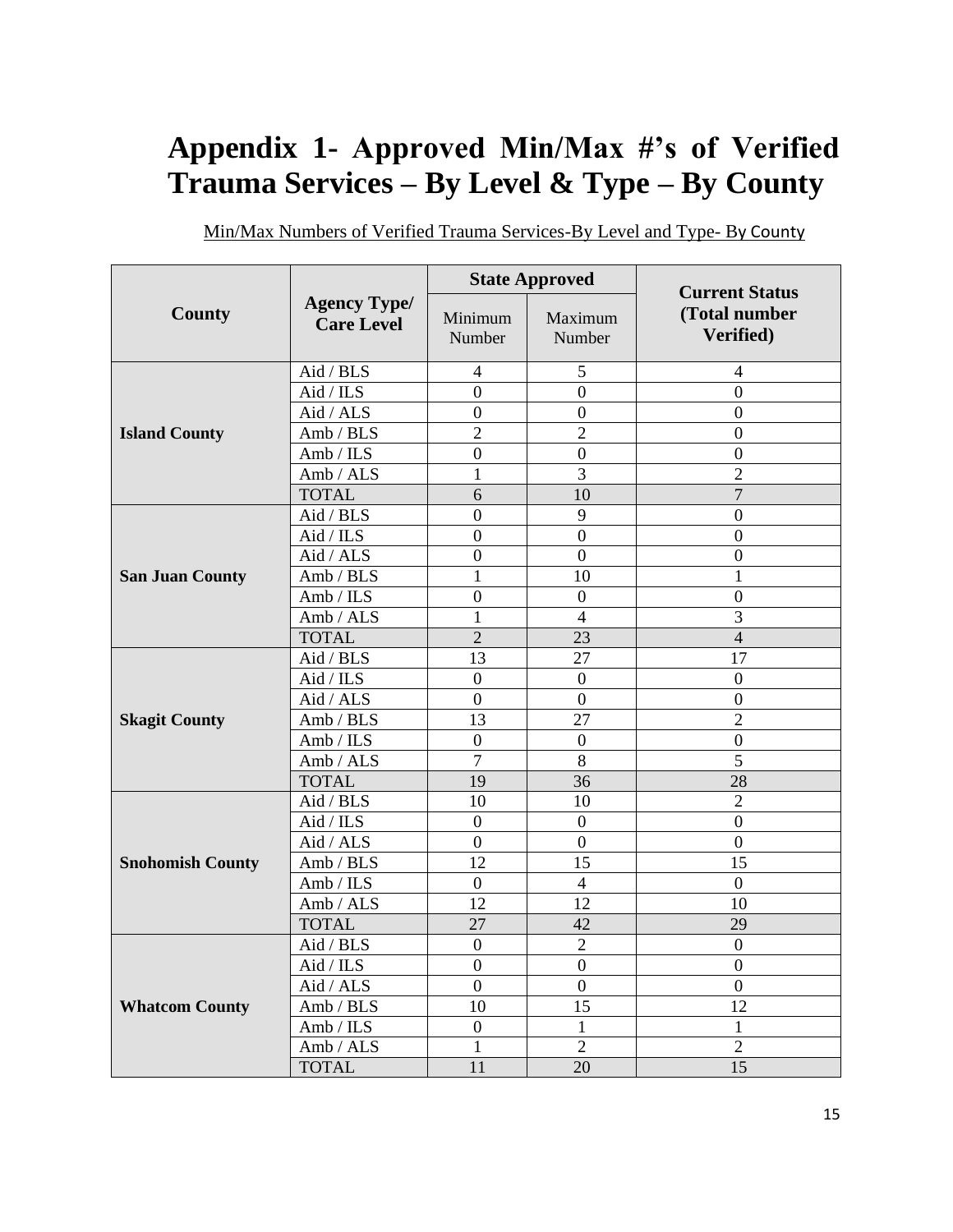### **Appendix 2- North Region EMS Resource Count**

To access the most updated EMS information please use this link: **[North Region EMS &](http://www.northregionems.com/index.cfm?zone=/unionactive/view_page.cfm&page=EMS20Providers)  [Trauma Care Council | EMS Providers, Programs & Instructors](http://www.northregionems.com/index.cfm?zone=/unionactive/view_page.cfm&page=EMS20Providers)**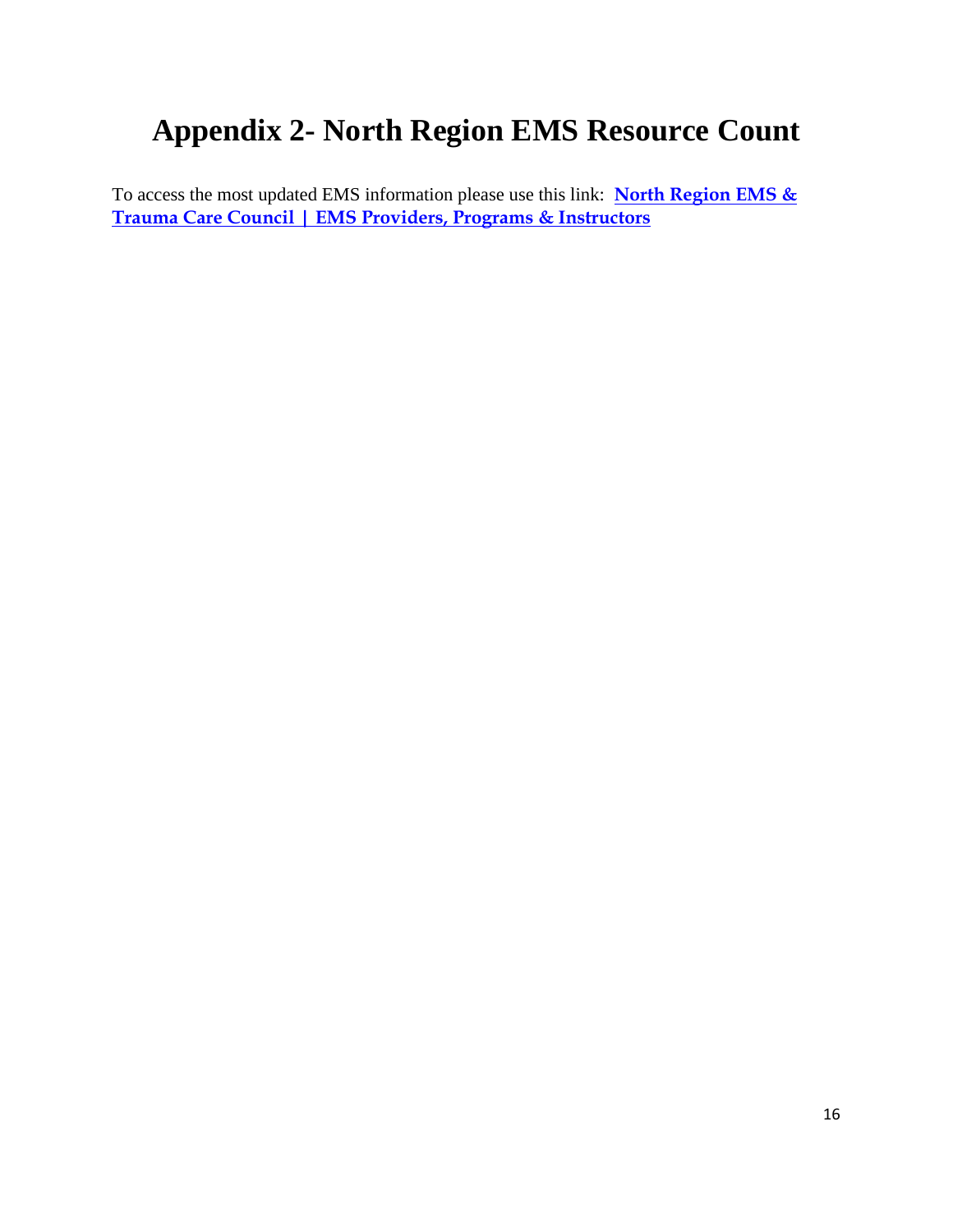# **Appendix 3-Min/Max #'s of Designated Trauma Services & Rehab Services**

### Minimum/Maximum (Min/Max) Numbers of Designated Trauma Care Services in the Region (General Acute Trauma Services) by Level

|              | <b>State Approved</b> |     | <b>Current Status</b> |
|--------------|-----------------------|-----|-----------------------|
| <b>Level</b> | Min                   | Max |                       |
|              |                       |     |                       |
|              |                       |     |                       |
|              |                       |     |                       |
|              |                       |     |                       |

#### Minimum/Maximum (Min/Max) Number of Pediatric Trauma Care Services in the Region by Level

|              | <b>State Approved</b> |     |                       |  |
|--------------|-----------------------|-----|-----------------------|--|
| <b>Level</b> | Min                   | Max | <b>Current Status</b> |  |
| II P         |                       |     |                       |  |
| ш р          |                       |     |                       |  |

#### Minimum/Maximum (Min/Max) Numbers of Designated Rehabilitation Trauma Care Services in the Region by Level

|       | <b>State Approved</b>                                           |     |                       |  |
|-------|-----------------------------------------------------------------|-----|-----------------------|--|
| Level | Min                                                             | Max | <b>Current Status</b> |  |
|       |                                                                 |     |                       |  |
| НТ∗   | There are no restrictions on the # of Level III Rehab. Services |     |                       |  |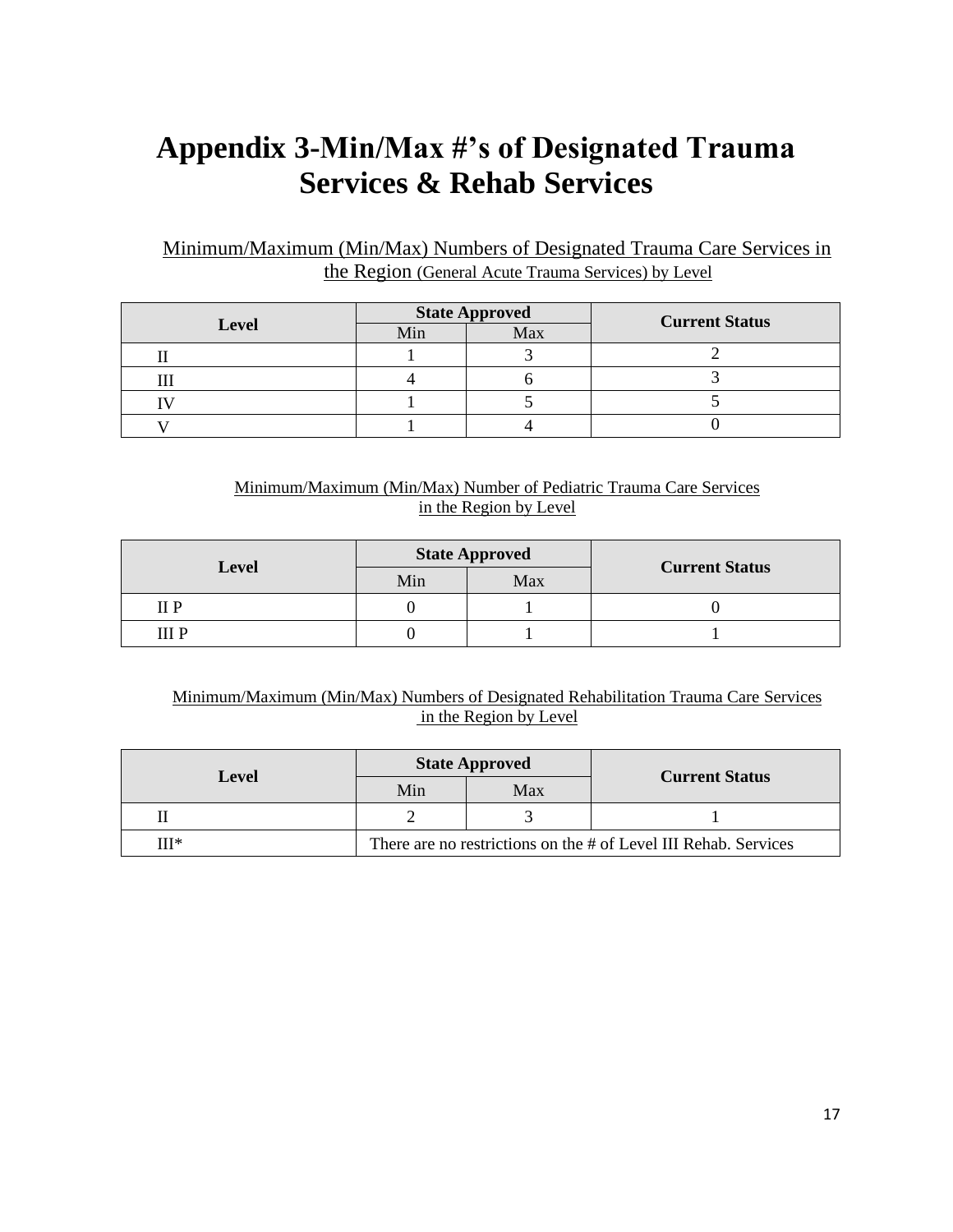# **Appendix 4: Designated Trauma Services per County & Licensed Beds**

| <b>County</b>              | <b>Hospital Facilities</b>                 | <b>Location</b>             | <b>Designat</b><br>ion<br><b>Level</b> | License<br>$\mathbf d$<br><b>Beds</b> |
|----------------------------|--------------------------------------------|-----------------------------|----------------------------------------|---------------------------------------|
| <b>Island</b>              | Whidbey Health Medical Center*             | Town of<br>Coupeville       | III                                    | 51                                    |
| <b>San Juan</b>            | Peace-Island Medical Center*               | Town of<br>Friday<br>Harbor | <b>IV</b>                              | 10                                    |
|                            | <b>Island Hospital</b>                     | City of<br>Anacortes        | Ш                                      | 43                                    |
| <b>Skagit</b>              | Skagit Regional Medical Center             | City of<br>Mount<br>Vernon  | III                                    | 137                                   |
|                            | Peace Health United General Hospital*      | Town of<br>Sedro<br>Woolley | IV                                     | 25                                    |
|                            | <b>Cascade Valley Hospital</b>             | City of<br>Arlington        | IV                                     | 48                                    |
| <b>Snohomish</b>           | Providence Regional Medical Center Everett | City of<br>Everett          | $\mathbf{I}$<br><b>IIIP</b>            | 501                                   |
|                            | <b>Swedish Medical Center Edmonds</b>      | City of<br>Edmonds          | IV                                     | 217                                   |
|                            | Evergreen Health Monroe                    | City of<br>Monroe           | IV                                     | 75                                    |
| Whatcom                    | Peace Health St. Joseph Hospital           | City of<br>Bellingham       | $\mathbf{I}$                           | 253                                   |
| <b>TOTAL LICENSED BEDS</b> |                                            |                             |                                        |                                       |

\* Critical Access Hospital

\*\* Several hospitals in the region are currently under construction with additional licensed beds.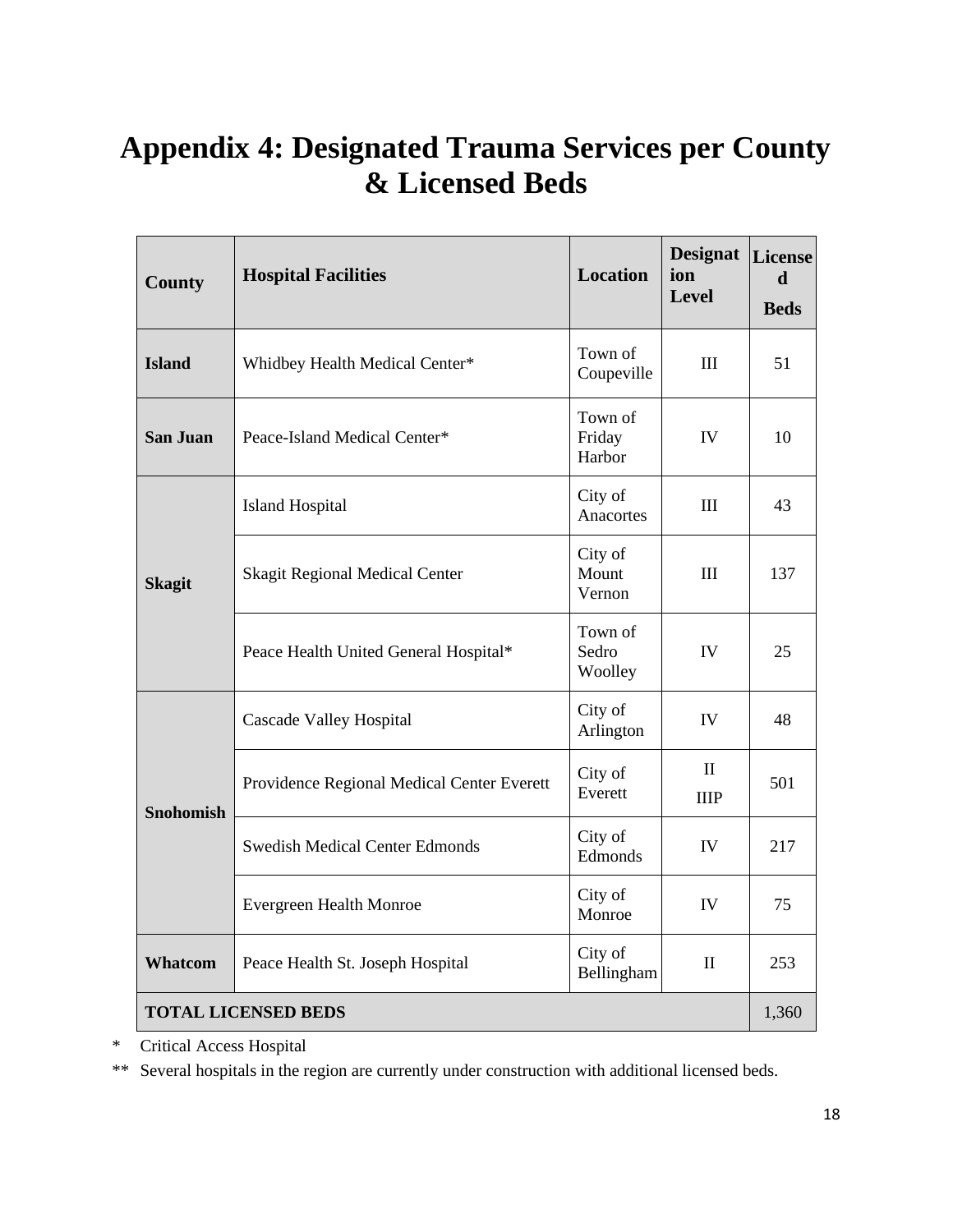# **Appendix 5: Cardiac and Stroke Categorization by Facilities**

|                  |                                                      |                          |              | <b>Categorization Level</b> |
|------------------|------------------------------------------------------|--------------------------|--------------|-----------------------------|
| County           | <b>Hospital Facilities</b>                           | <b>Location</b>          | Cardiac      | <b>Stroke</b>               |
| <b>Island</b>    | <b>Whidbey Health Medical</b><br>Center              | Town of<br>Coupeville    | $\mathbf{I}$ | III                         |
| <b>San Juan</b>  | Peace-Island Medical Center                          | Town of Friday<br>Harbor |              |                             |
|                  | <b>Island Hospital</b>                               | <b>City of Anacortes</b> | $\mathbf{I}$ | $\mathbf{I}$                |
| <b>Skagit</b>    | <b>Skagit Regional Medical</b><br>Center             | City of Mount<br>Vernon  | I            | $\mathbf{I}$                |
|                  | Peace Health United General<br>Hospital              | Town of Sedro<br>Woolly  | $\mathbf{I}$ | $\mathbf{H}$                |
|                  | Cascade Valley Hospital                              | City of Arlington        | $\mathbf{I}$ | Ш                           |
| <b>Snohomish</b> | Providence Regional Medical<br><b>Center Everett</b> | City of Everett          | I            | $\mathbf{I}$                |
|                  | <b>Swedish Medical Center</b><br>Edmonds             | City of Edmonds          | I            | $\mathbf{I}$                |
|                  | <b>Evergreen Health Monroe</b>                       | City of Monroe           | $\mathbf{I}$ | Ш                           |
| <b>Whatcom</b>   | Peace Health St. Joseph<br>Hospital                  | City of<br>Bellingham    | I            | $\mathbf{I}$                |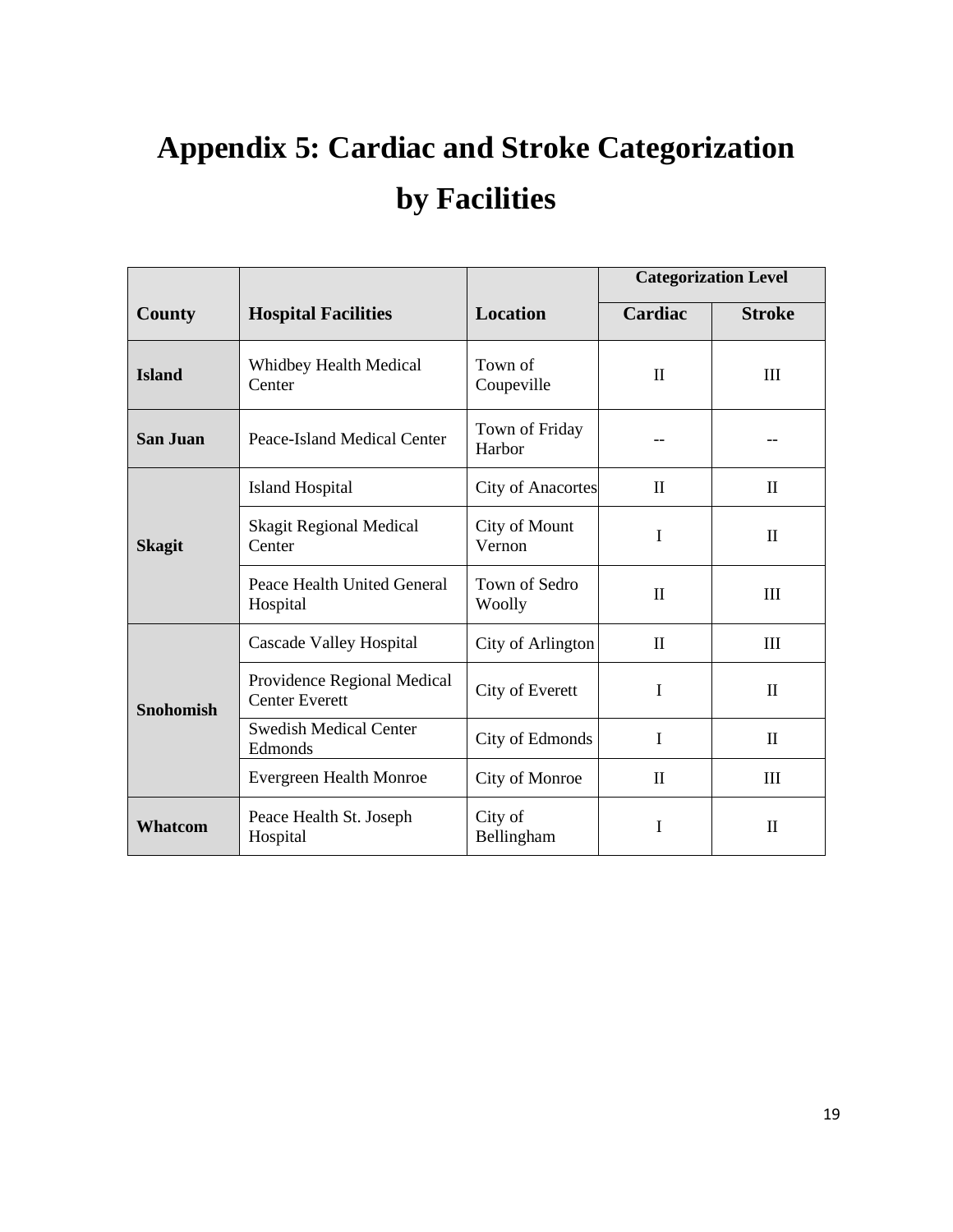### **Appendix 6: Regional Patient Care Procedures (PCPs)**

#### **1 Level Of Medical Care Personnel To Be Dispatched To An Emergency Scene**

Effective Date:

#### **Objective**

To define the role of BLS and ALS services (agency and its units) in emergency response to reported trauma incidents.

To define the role of BLS and ALS services in transporting trauma patients.

#### **Standard 1**

For initial response to reported trauma incidents, the closest designated local ALS or BLS trauma verified EMS service shall respond.

#### **Standard 2**

Where the closest designated local trauma verified service is BLS, a trauma verified ALS service shall respond simultaneously for all reported trauma patient.

#### **Standard 3**

For transport of identified trauma patients in Steps 1 and 2 of the State of Washington Prehospital Trauma Triage (Destination) Procedure, a designated local trauma verified service shall provide transport.

#### **Standard 4**

For transport of identified trauma patients (consult medical control portion of the State of Washington Prehospital Trauma Triage (Destination) Procedure), the ALS or BLS transport shall be done at the discretion of Medical Control from the receiving trauma center. In either case, the transport service shall be trauma verified, including air transport service.

#### **Standard 5**

For a Multi-Casualty Incident which exhausts resources of the local EMS system, regional and/or state mutual aid will be activated. Transport designated services will be under the direction of Medical Control or Incident Command structure depending on the magnitude of the event.

| Submitted by:    | Change/Action:        | Date: |              | Type of Change  |
|------------------|-----------------------|-------|--------------|-----------------|
| Regional Council | <b>Approved Draft</b> |       | $\Box$ Major | $\square$ Minor |
|                  |                       |       | $\Box$ Major | $\Box$ Minor    |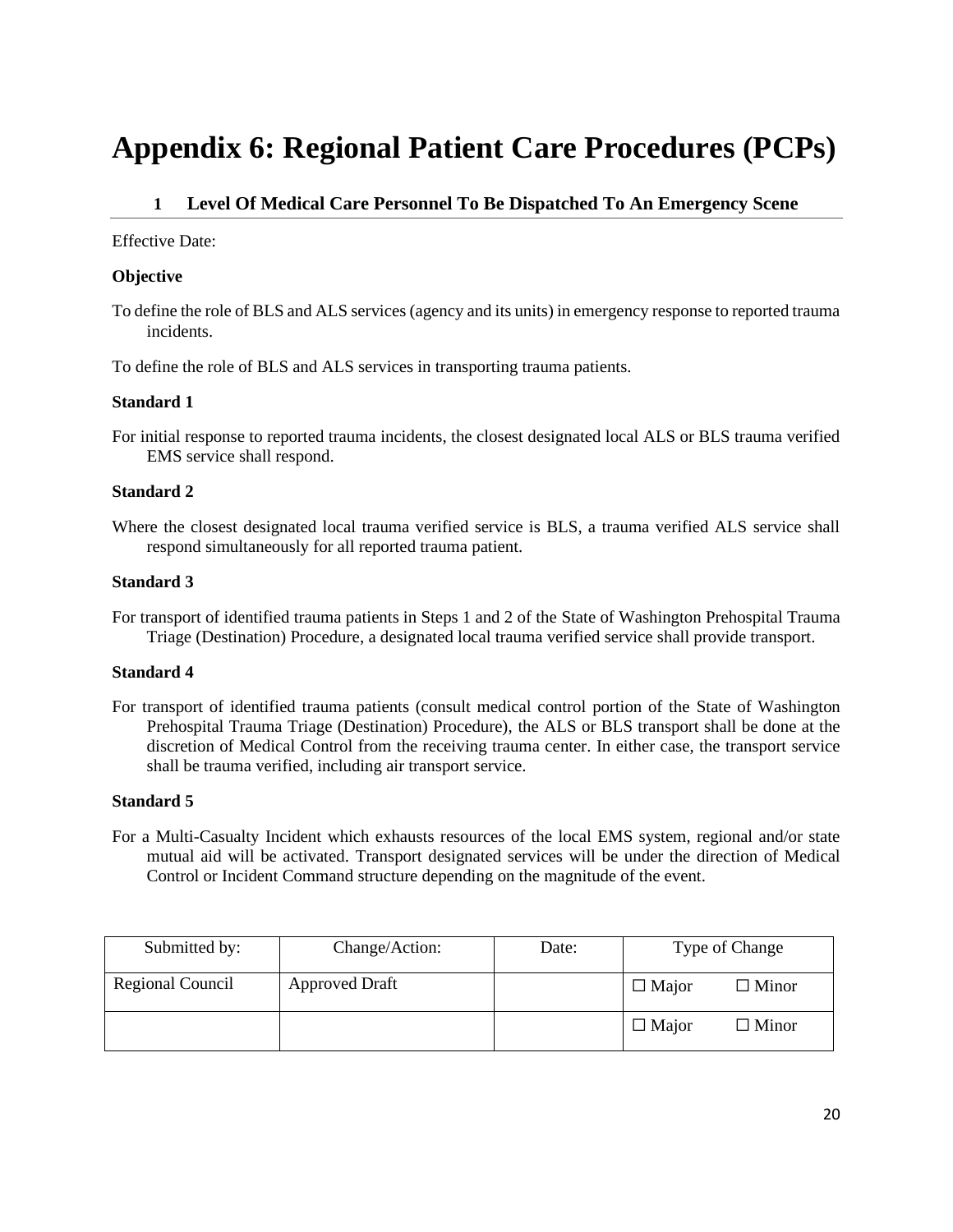#### **2 Guidelines For Rendezvous With Agencies That Offer Higher Level Of Care**

See PCP #9 – Interfacility Transfers

| Submitted by:    | Change/Action:        | Date: |              | Type of Change |
|------------------|-----------------------|-------|--------------|----------------|
| Regional Council | <b>Approved Draft</b> |       | $\Box$ Major | $\Box$ Minor   |
|                  |                       |       | $\Box$ Major | $\Box$ Minor   |

#### **3 Air Medical Services - Activation And Utilization**

Effective Date:

#### **Objective**

To define how air transport activation for field response is accomplished in the Region.

#### **Standard 1**

The decision to activate air transport service for field response to trauma in urban and rural areas shall be made by the appropriate responder, who can be an Emergency Medical Responder, EMT or Paramedic, from the scene *with* on-line medical control consultation when needed. Where ICS is used, the commander shall be an integral part of this process.

#### **Standard 2**

The decision to activate air transport services for field response to major trauma in wilderness areas shall be made by anyone familiar with EMS in the area.

#### **Standard 3**

Air transport programs requested to respond will follow their internal policies for accepting a field mission.

| Submitted by:    | Change/Action:        | Date: |              | Type of Change  |
|------------------|-----------------------|-------|--------------|-----------------|
| Regional Council | <b>Approved Draft</b> |       | $\Box$ Major | $\Box$ Minor    |
|                  |                       |       | $\Box$ Major | $\square$ Minor |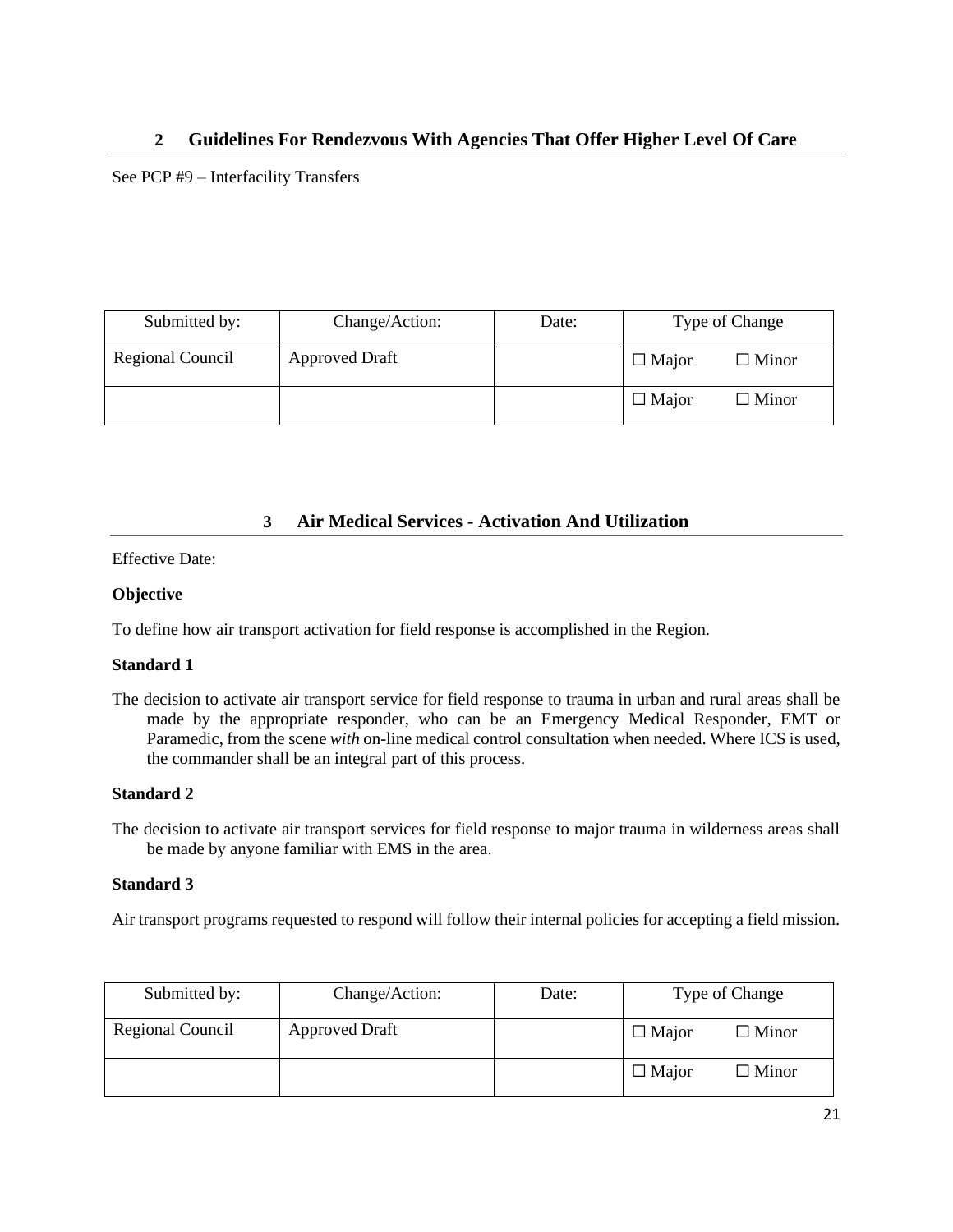#### **4 On Scene Command & Identification of Trauma Patients**

#### Effective Date:

#### **Objective**

To define which patient injuries and severities are classified as trauma for the purpose of:

- Field triage
- Hospital resource team activation
- Registry inclusion
- Regional quality improvement program

#### **Standard 1**

Trauma patients will be identified in the initial EMS field assessment using the most current State of Washington Prehospital Trauma Triage (Destination) Procedure as published by DOH-EMS and Trauma Section.

#### **Standard 2**

Trauma patients will be identified by the region's Prehospital services and hospitals for the purposes of state trauma registry inclusion using the trauma registry inclusion criteria as outlined in WAC 246- 976-430.

#### **Standard 3**

Trauma patients will be identified for the purposes of regional quality improvement as:

- Patients who meet the Trauma System Activation criteria of the most current version of the State of Washington Prehospital Trauma Triage (Destination) Procedure.
- Patients whose conditions require activation of hospital resource teams and
- Patients who meet the hospital trauma patient registry inclusion criteria.

| Submitted by:    | Change/Action:        | Date: | Type of Change               |
|------------------|-----------------------|-------|------------------------------|
| Regional Council | <b>Approved Draft</b> |       | $\Box$ Minor<br>$\Box$ Major |
|                  |                       |       |                              |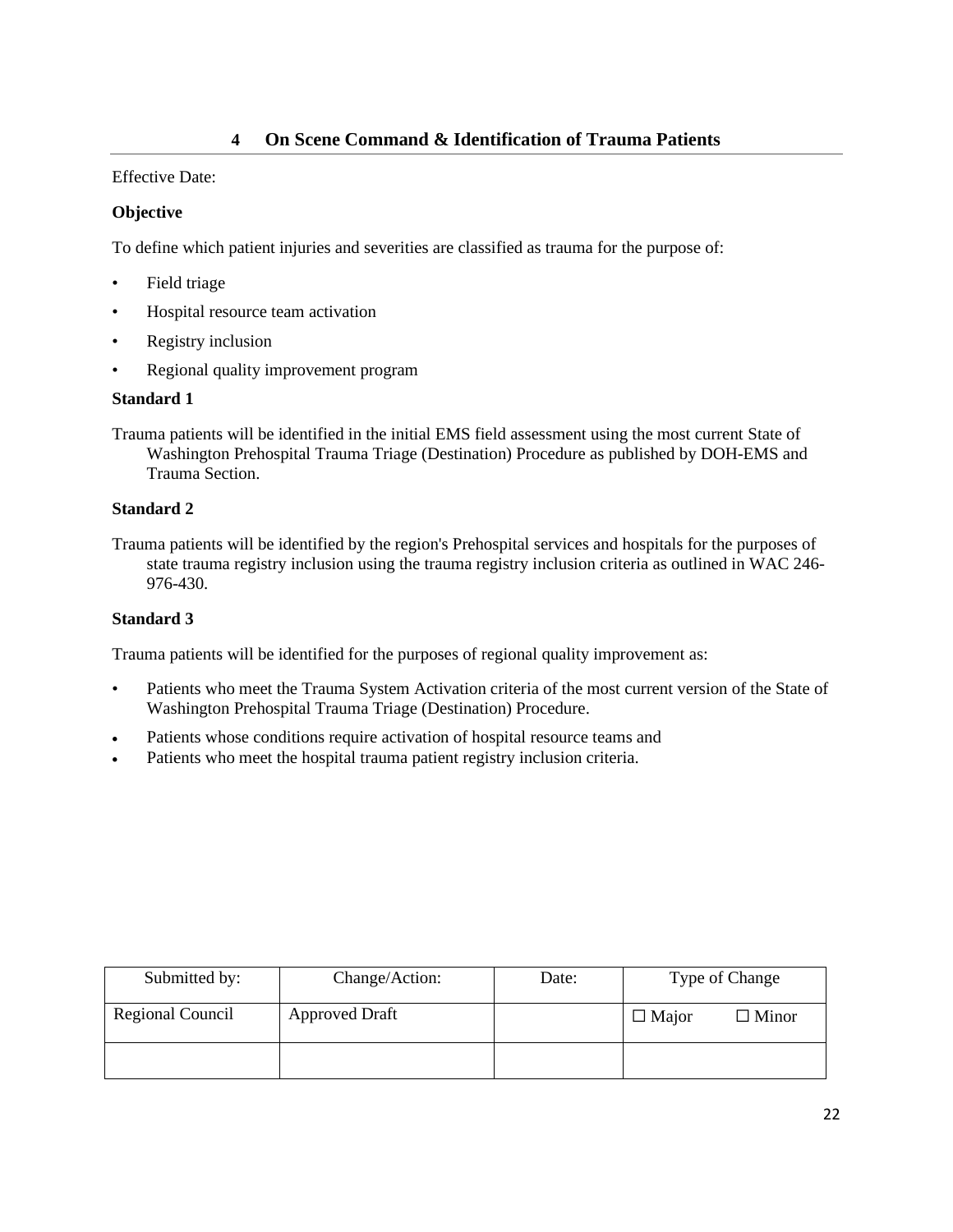#### **STATE OF WASHINGTON**

#### **PREHOSPITAL TRAUMA TRIAGE (DESTINATION) PROCEDURE**

#### **Purpose**

- The Trauma Triage Procedure was developed by the Centers for Disease Control in partnership with the American College of Surgeons, Committee on Trauma. The guidelines have been adopted by the Department of Health (DOH) based on the recommendation of the State EMS and Trauma Steering Committee.
- The procedure is described in the attached algorithm. The guidelines represent the current best practice for the triage of trauma patients. The algorithm allows EMS and Trauma Responders to quickly and accurately determine if the patient is a major trauma patient. Major trauma patients must be taken to the highest appropriate level trauma facility in the defined system within 30 minutes transport time (Air or Ground).

The "defined system" is the trauma system that exists within an EMS and Trauma Care Region.

#### **Explanation of Procedure**

- **Any certified EMS and Trauma responder can identify a major trauma patient and activate the trauma system.** This may include asking for Advanced Life Support response or air medical evacuation.
- **Step (1) Assess the patient's vital signs and level of consciousness using the Glasgow Coma Scale.** Step 1 findings require activation of the trauma system. They also require rapid transport to the highest, most appropriate trauma center within 30 minutes transport time (ground or air). If unable to manage the patient's airway, consider meeting up with an ALS unit or transporting to the nearest facility capable of definitive airway management.
- **Step (2) Assess the anatomy of injury**. Step 2 findings require activation of the trauma system. They also require rapid transport to the highest, most appropriate trauma center within 30 minutes transport time (ground or air). The presence of the specific anatomical injuries even with normal vital signs, lack of pain or normal levels of consciousness still require calling medical control and activating the trauma system.
- **Step (3) Assess biomechanics of the injury and address other risk factors.** The conditions identified are reasons for the provider to transport to a trauma center. The destination trauma center need not be the highest-level trauma center. Medical control should be contacted as soon as possible.
- **Step (4) has been added to assess special patients or system considerations.** Risk factors coupled with "Provider Judgment" are reasons for the provider to contact Medical Control and discuss appropriate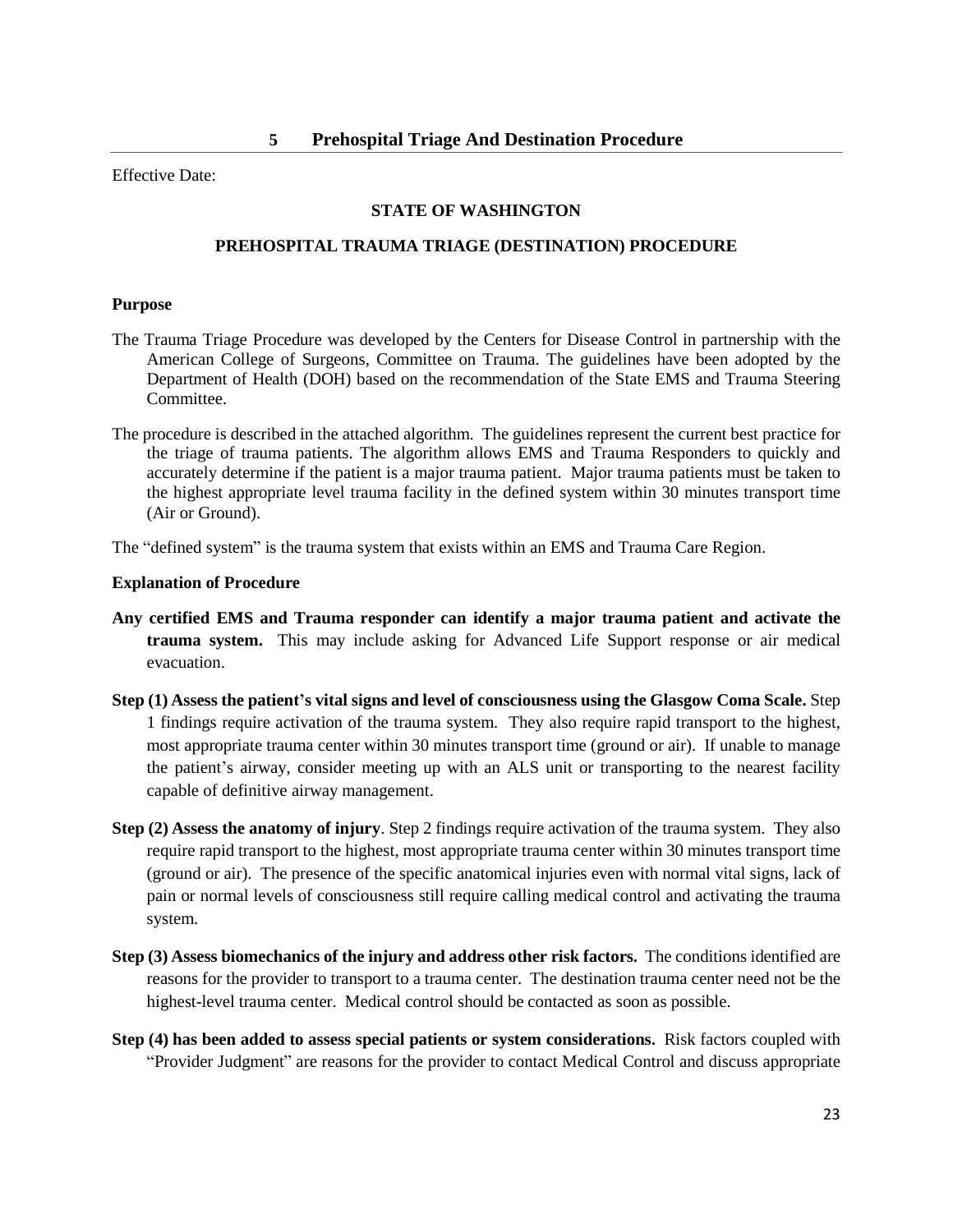transport for these patients. In some cases, the decision may be to transport to the nearest trauma center.

Regional Patient Care Procedures (PCP's) and Local County Operating Procedures (COPS) provide additional detail about the appropriate hospital destination. PCP's and COP's are intended to further define how the system operates. The Prehospital Trauma Triage procedure and the Regional Patient Care

Procedures work in a "hand in glove" fashion to address trauma patient care needs.

[\\*\\*\\*For the most current WASHINGTON STATE TRAUMA TRIAGE DESTINATION PROCEDURE](https://www.doh.wa.gov/Portals/1/Documents/Pubs/530143.pdf)  [TOOL see DOH website.](https://www.doh.wa.gov/Portals/1/Documents/Pubs/530143.pdf)

| Submitted by:    | Change/Action:        | Date: | Type of Change |              |
|------------------|-----------------------|-------|----------------|--------------|
| Regional Council | <b>Approved Draft</b> |       | $\Box$ Major   | $\Box$ Minor |
|                  |                       |       | $\Box$ Major   | $\Box$ Minor |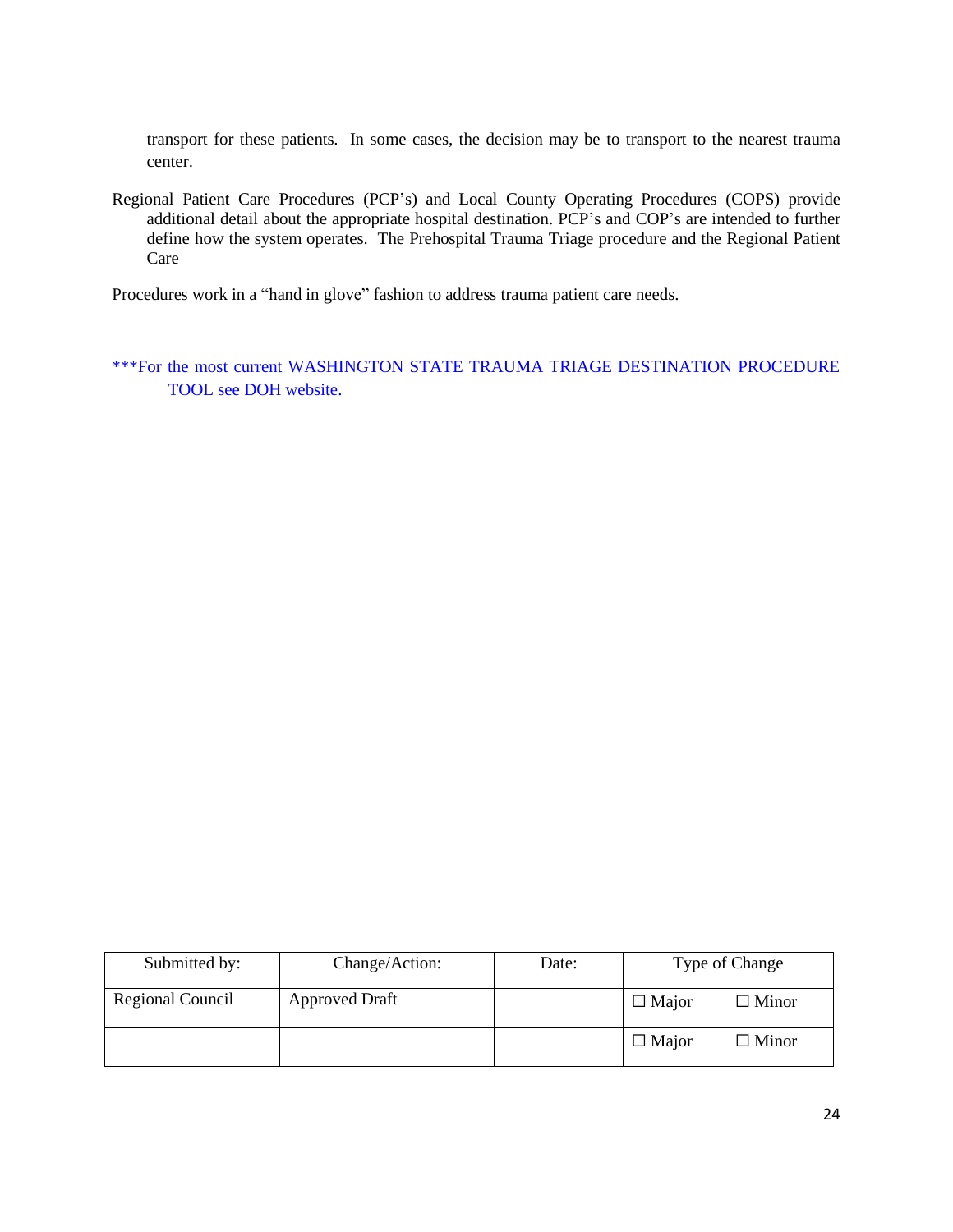#### **Objective**

To define the flow of trauma patients from the incident scene to hospitals in the region and interregionally.

#### **Standard 1**

Prehospital service personnel will identify injured patients using the State of Washington Prehospital Trauma Triage (Destination) Procedure.

#### **Standard 2**

Trauma patients with special needs, as in head injury, burns, intra-thoracic injury, and pediatric trauma will be considered for direct transport, by ground or air, to the highest level designated inter-regional trauma center with capabilities to manage the patient. Medical control will determine the patient destination. This standard recognizes longer transport times.

| Submitted by:    | Change/Action:        | Date: | Type of Change                  |  |
|------------------|-----------------------|-------|---------------------------------|--|
| Regional Council | <b>Approved Draft</b> |       | $\square$ Minor<br>$\Box$ Major |  |
|                  |                       |       | $\Box$ Major<br>$\square$ Minor |  |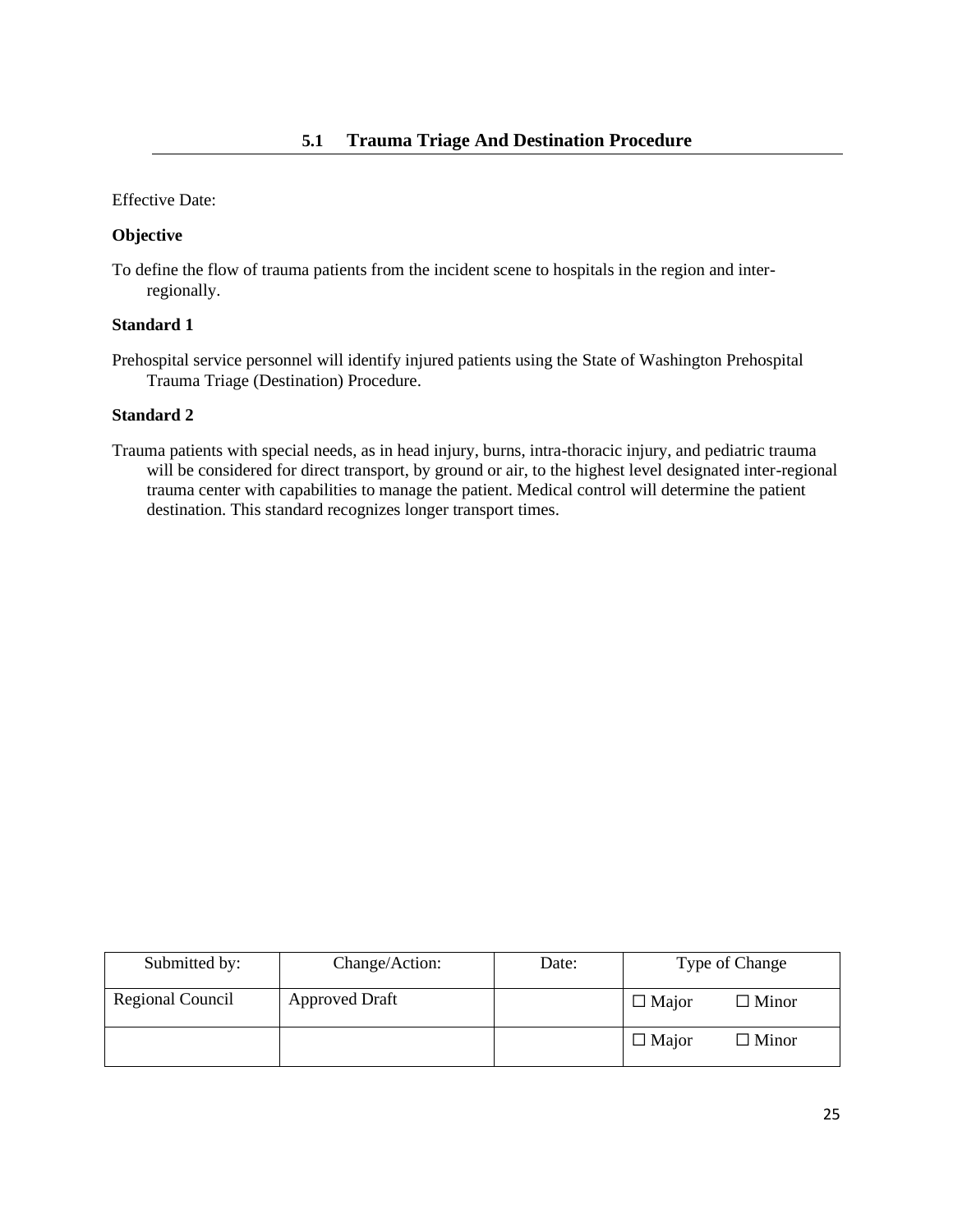#### **Objective**

To improve and enhance emergency Cardiac and Stroke Care, to minimize human suffering, and to reduce death and disability within the Region.

#### **Standard 1**

- All licensed and trauma verified aid and/or ambulance services shall utilize the following tools to determine patient destination:
- The State of Washington Prehospital Triage Destination Procedure for Cardiac patients; and
- Prehospital Stroke Triage Destination Procedure for stroke patients; and
- Local County Operating Procedures (COPS);

#### **Standard 2**

If it is unclear as to where a patient should be transported, contact Medical Control to make arrangements to the nearest resource hospital.

[\\*\\*\\*For the most current WASHINGTON STATE PREHOSPITAL STROKE TRIAGE DESTINATION](https://www.doh.wa.gov/portals/1/documents/pubs/346049.pdf)  [PROCEDURE TOOL see DOH website.](https://www.doh.wa.gov/portals/1/documents/pubs/346049.pdf)

\*\*\* For the most current WASHINGTON STATE CARDIAC TRIAGE DESTINATION PROCEDURE [TOOL see DOH Website.](https://www.doh.wa.gov/Portals/1/Documents/Pubs/346050.pdf)

| Submitted by:    | Change/Action:        | Date: | Type of Change |              |
|------------------|-----------------------|-------|----------------|--------------|
| Regional Council | <b>Approved Draft</b> |       | $\Box$ Major   | $\Box$ Minor |
|                  |                       |       | $\Box$ Major   | $\Box$ Minor |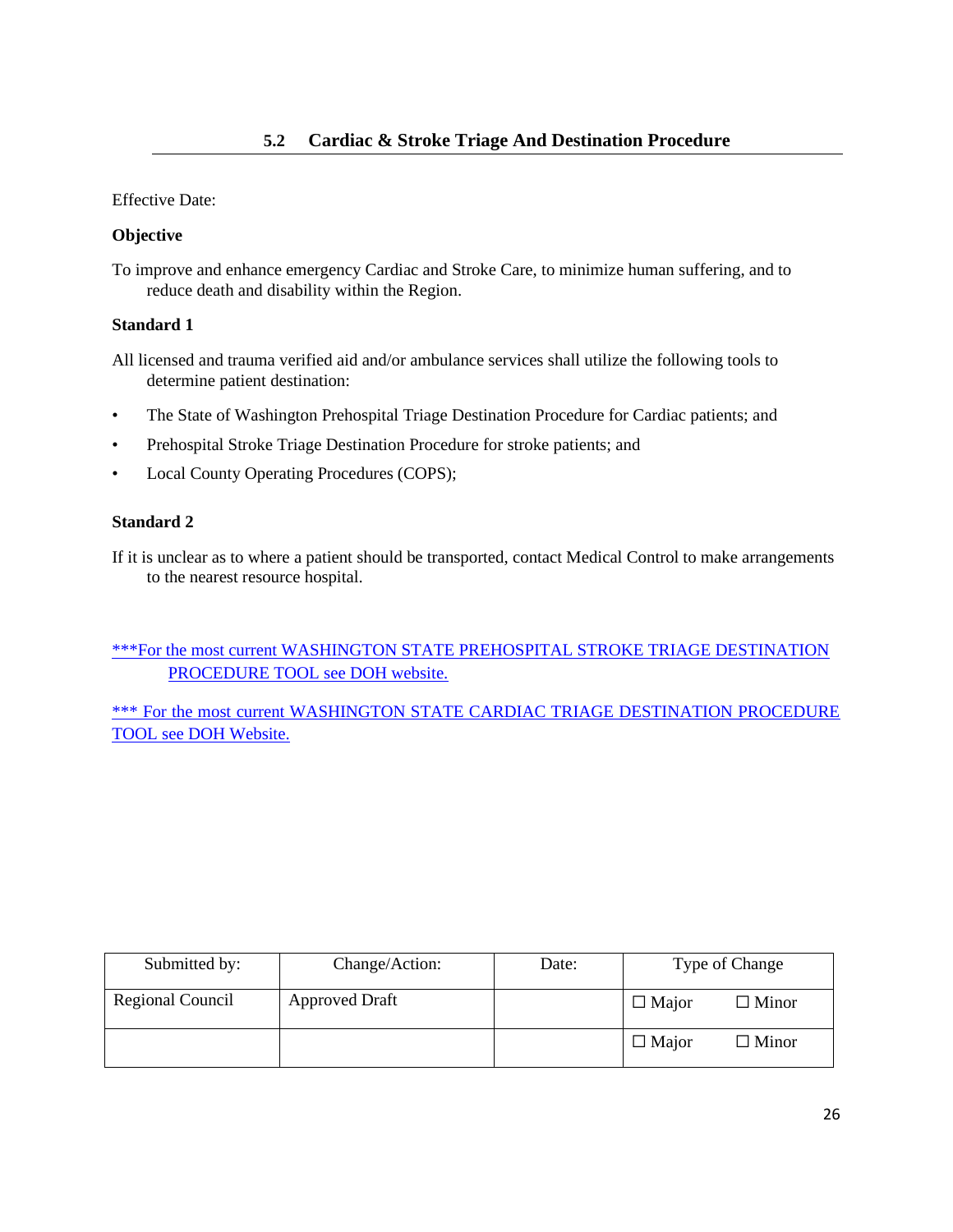Effective Date: APRIL 4<sup>th</sup>, 2019

#### **Background**

In 2015 the Washington State Legislature passed legislation (SHB 1721) allowing Emergency Medical Services ambulance and aid services to transport patients from the field to mental health or chemical dependency services.

#### **Goal**

The overall goal of this patient care procedure is to reduce the potential misuse of EMS and hospital emergency room services.

#### **Objective**

To provide clear instructions for developing operational guidelines to operationalize transport of patients from the field directly to mental health and chemical dependency facilities.

#### **Procedures**

- 1. Participation by licensed EMS services and qualifying receiving facilities in a mental health and chemical dependency alternative destination program is voluntary.
- 2. Licensed EMS services and qualifying receiving facilities must adhere to the minimum guidance provided by the Washington State Department of Health in the Guideline for the Implementation of SHB 1721 for programs that are implemented to allow transport of patients directly from the field to mental health and chemical dependency facilities.
- 3. When designing, establishing and monitoring mental health and chemical dependency alternative destination programs, Local EMS councils shall identify and appoint health care representatives and interested parties from the mental health and chemical dependency profession to applicable councils, committees, and/or workgroups.
- 4. Licensed EMS services and qualifying receiving facilities will work with the Department of Health appointed county Medical Program Director (MPD) to reach consensus on criteria that all facilities and EMS services participating in the program will follow for accepting patients.
- 5. The Local EMS Council and MPD must develop and establish a COP inclusive of the standards recommended by the guideline and this PCP. The COP must include:
	- a. Dispatch criteria;
	- b. Response parameters;
	- c. A list of approved mental health and chemical dependency facilities participating in the program and the standardized criteria for accepting patients;
	- d. Destination determination criteria including considerations for transports that may take EMS out of its county of origin;
	- e. A list of options for methods of transport other than an ambulance and any pertinent timelines for transport to occur;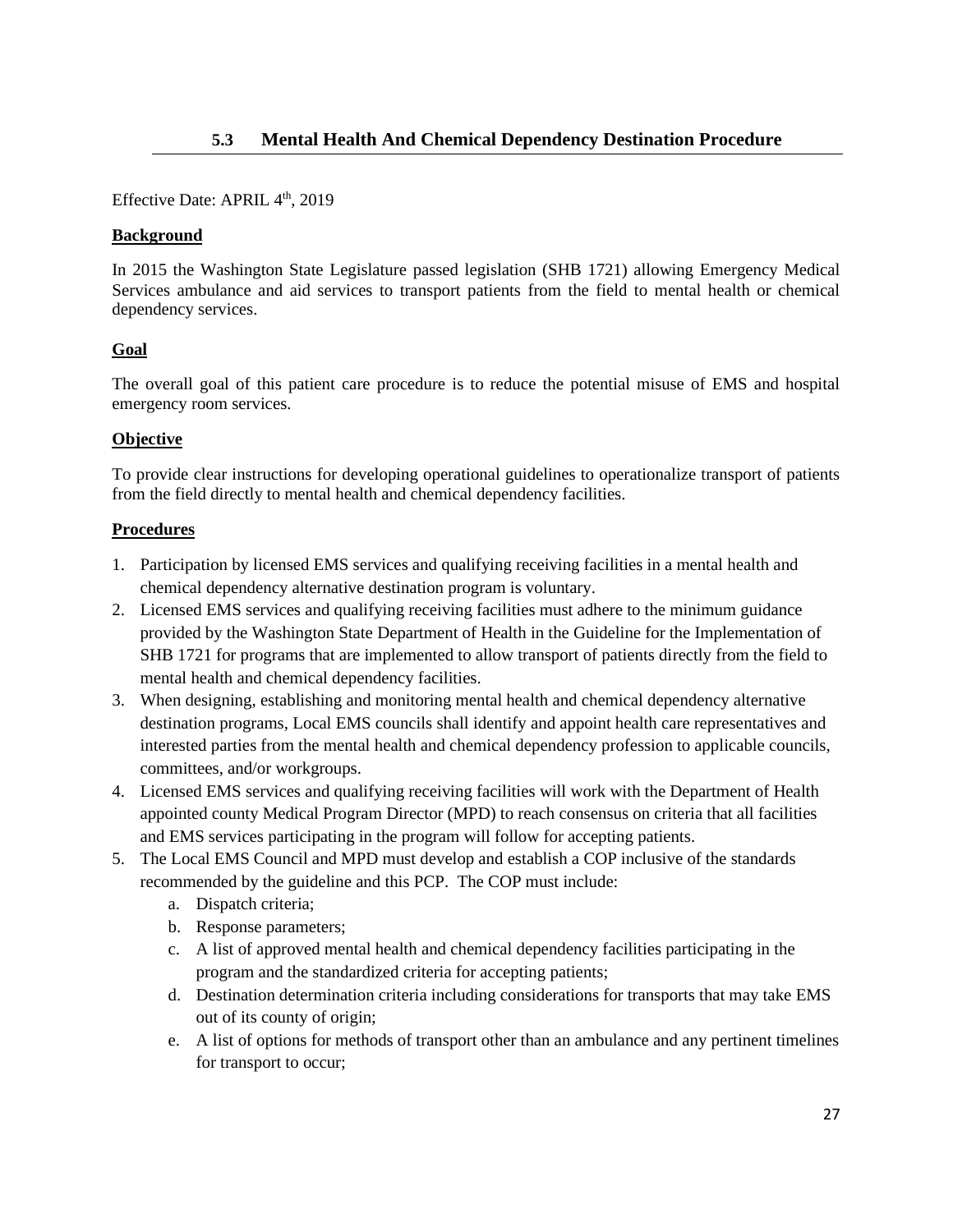- f. Guidance to EMS providers on when to contact law enforcement and any procedures that must be considered during EMS and law enforcement interactions;
- g. Guidance to EMS providers on when to contact the designated mental health professional (DMHP) and any procedures to be considered during an involuntary hold; and
- h. Other local nuances pertinent to operationalize the program.
- 6. The department approved MPD patient care protocols must include the standards and screening criteria in the guideline. The protocol must be consistent with state standards, PCP's and COP's. The protocol should assist EMS providers in the:
	- a. Determination of medical emergency that requires immediate care;
	- b. Assessment of the risk the patient presents to patient's self, the public, and the emergency medical service personnel;
	- c. Determination of severity of mental health or substance use disorder.
- 7. The Local EMS Council and MPD must establish a quality assurance process to monitor programs.
- 8. The MPD must implement department approved education for emergency medical service personnel in accordance with the training requirements of the guideline. Educational programs must include minimum content prescribed in the guideline and must be approved by the department.

| Submitted by:    | Change/Action:        | Date:      | Type of Change |                 |
|------------------|-----------------------|------------|----------------|-----------------|
| Regional Council | <b>Approved Draft</b> | 2019-04-04 | X Major        | $\square$ Minor |
|                  |                       |            | $\Box$ Major   | $\Box$ Minor    |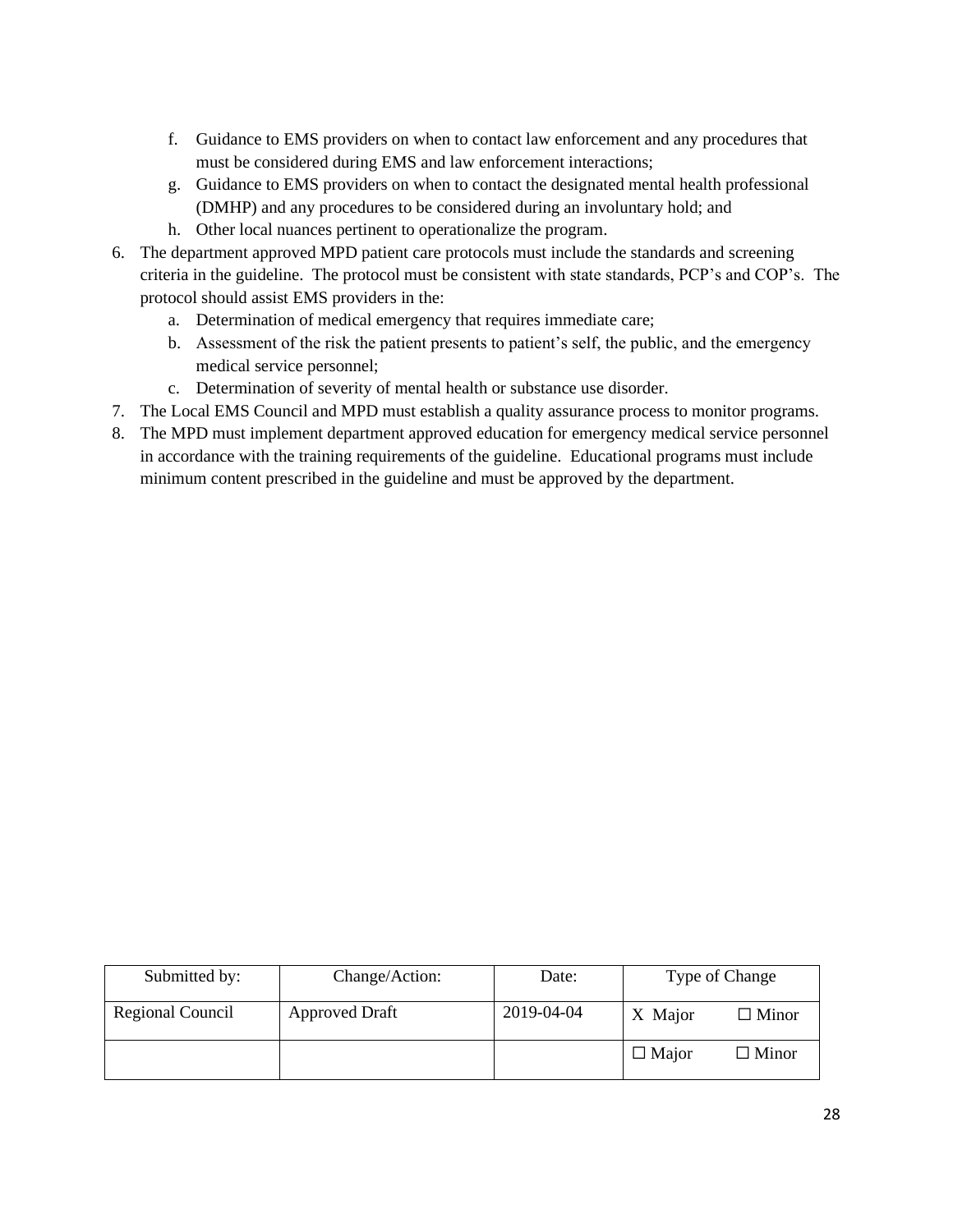#### **6 EMS/Medical Control Communications & Trauma System Activation**

#### Effective Date:

#### **Objective**

To define the components of trauma system activation on a regional level

- To clarify that the Prehospital component of trauma system activation includes identification of major trauma patients in the field (using the State of Washington Prehospital Trauma Triage [Destination] Procedure), early notification and consultation with medical control, trauma center transport and data collection and submission
- To clarify that the hospital component of trauma system activation includes recognition of the critical trauma patient needs, surgical intervention and activation of the hospital's trauma resources, and data collection and submission.

#### **Standard 1**

Dispatch center personnel shall identify major trauma calls using the State of Washington Prehospital Trauma Triage (Destination) Procedure and shall dispatch verified trauma services according to the regional standard for identification of the level of medical care personnel to be dispatched to the scene of major trauma and to transport major trauma patients. (Patient Care Procedure #4)

#### **Standard 2**

The response and transport services dispatched to the scene will confirm the patient meets major trauma patient parameters according to the State of Washington Prehospital Trauma Triage (Destination) Procedure.

#### **Standard 3**

The transporting service will provide a patient report to the receiving facility identifying each major trauma patient transported that meets the triage criteria. The transporting service should notify the receiving facility as early as possible.

#### **Standard 4**

Trauma verified transport services shall take identified trauma patients who activate the Trauma System to designated trauma centers in accordance with state requirements and the regional standard transport of patients to designated trauma centers.

#### **Standard 5**

The response and transport services will provide patient data to the Department of Health for all patients identified as meeting the triage criteria (trauma patients requiring transport to trauma centers) Procedure for trauma registry use. The transport service will provide written documentation of the call 95% of the time prior to leaving the ED.

#### **Standard 6**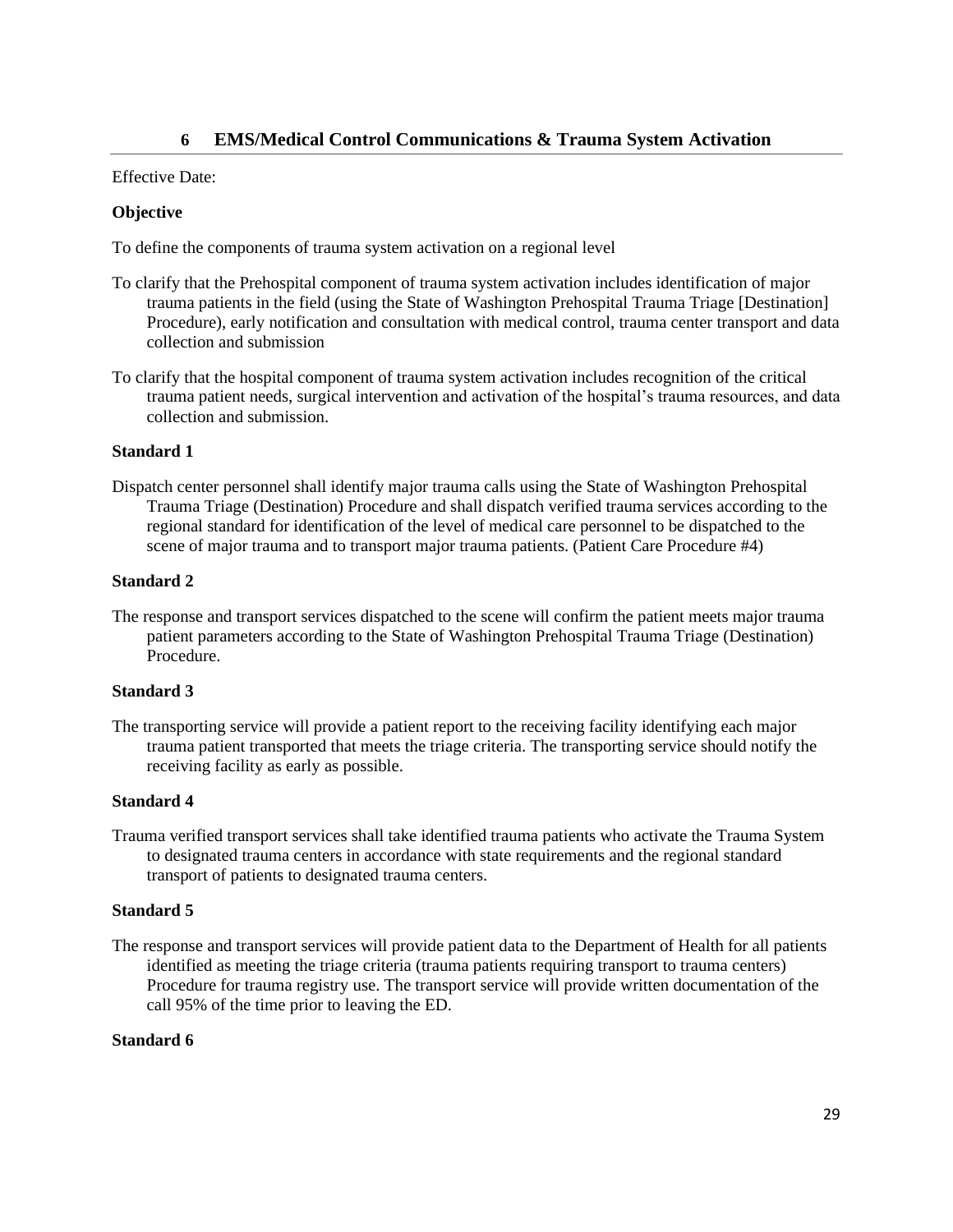Designated trauma centers will collect and submit data on trauma patients for trauma registry use in accordance with WAC 246-976-430.

#### **Standard 7**

Low acuity trauma patients will be transported to local facilities based on county Prehospital patient care protocols and procedures.

| Submitted by:    | Change/Action:        | Date: | Type of Change |              |
|------------------|-----------------------|-------|----------------|--------------|
| Regional Council | <b>Approved Draft</b> |       | $\Box$ Major   | $\Box$ Minor |
|                  |                       |       | $\Box$ Major   | $\Box$ Minor |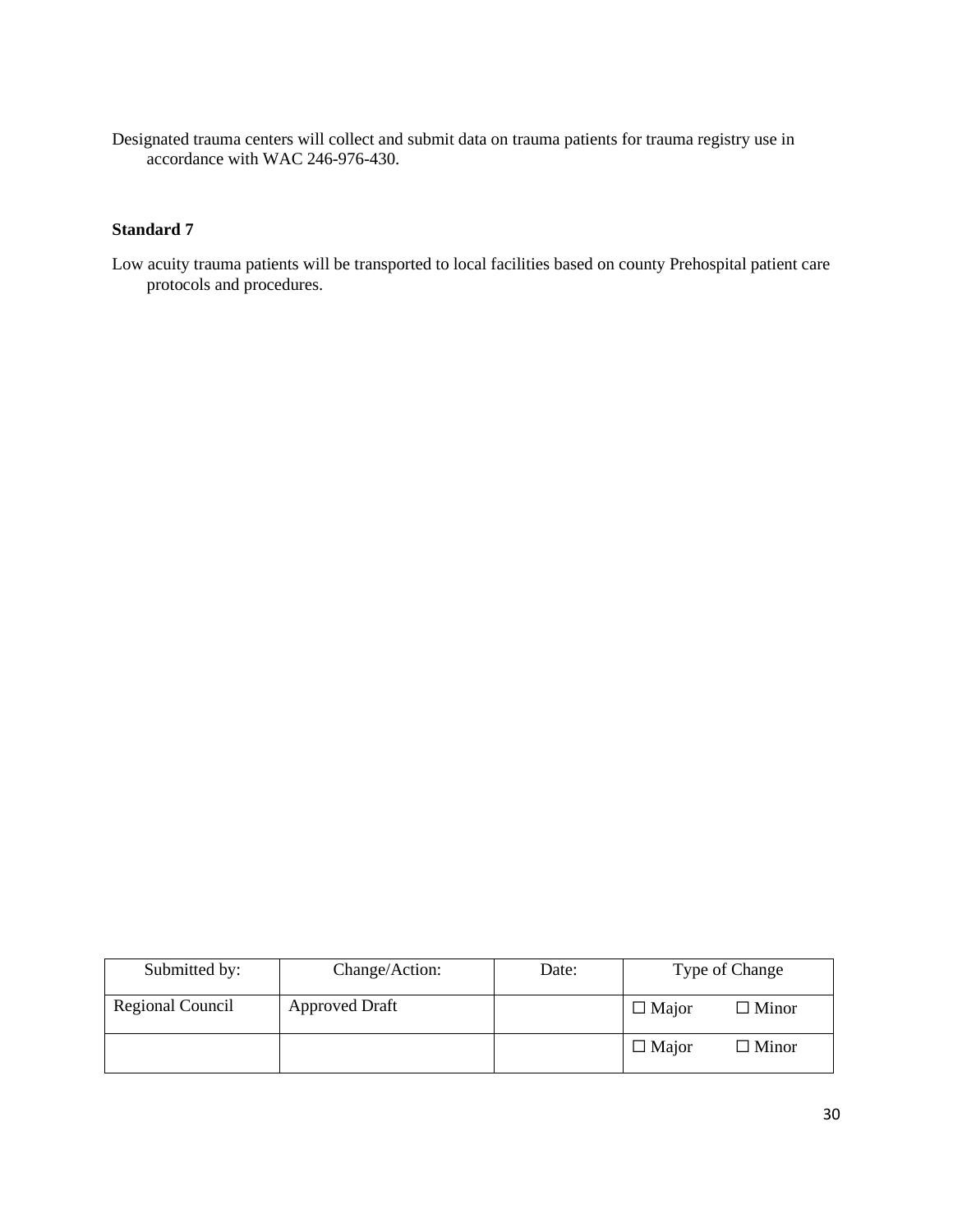#### **Diversion Statement**

This Region has agreed to not divert trauma patients due to census. Prehospital providers will triage to the appropriate trauma centers.

| Submitted by:    | Change/Action:        | Date: | Type of Change               |  |
|------------------|-----------------------|-------|------------------------------|--|
| Regional Council | <b>Approved Draft</b> |       | $\Box$ Major<br>$\Box$ Minor |  |
|                  |                       |       | $\Box$ Major<br>$\Box$ Minor |  |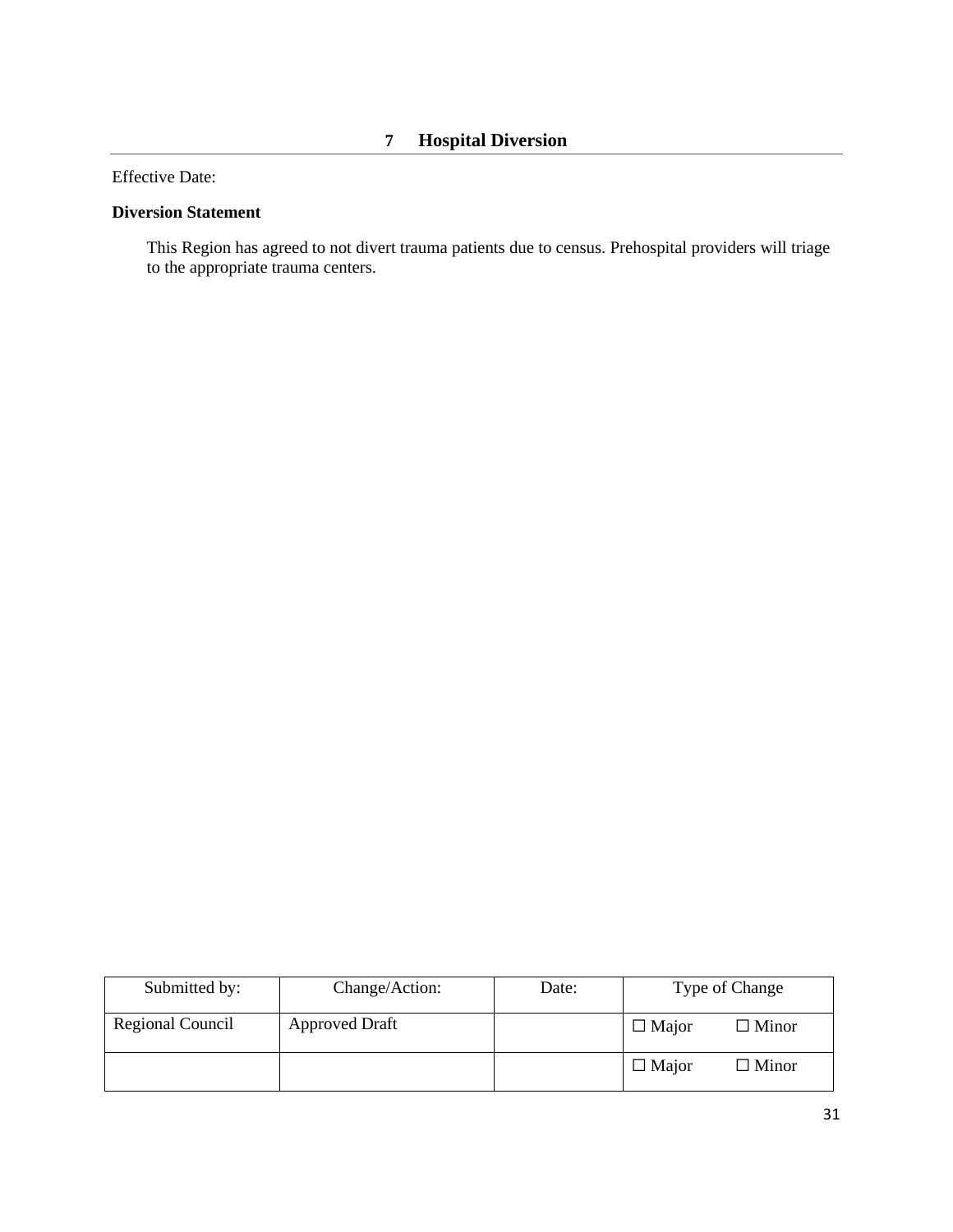#### **Objective**

To define responsibility for patient care for trauma transports outside response areas, counties and EMS Regions.

#### **Standard 1**

Pre-hospital providers will follow protocols for your local jurisdiction and contact the receiving facility which is in the best judgment of the attending provider.

| Submitted by:    | Change/Action:        | Date: | Type of Change |                 |
|------------------|-----------------------|-------|----------------|-----------------|
| Regional Council | <b>Approved Draft</b> |       | $\Box$ Major   | $\square$ Minor |
|                  |                       |       | $\Box$ Major   | $\Box$ Minor    |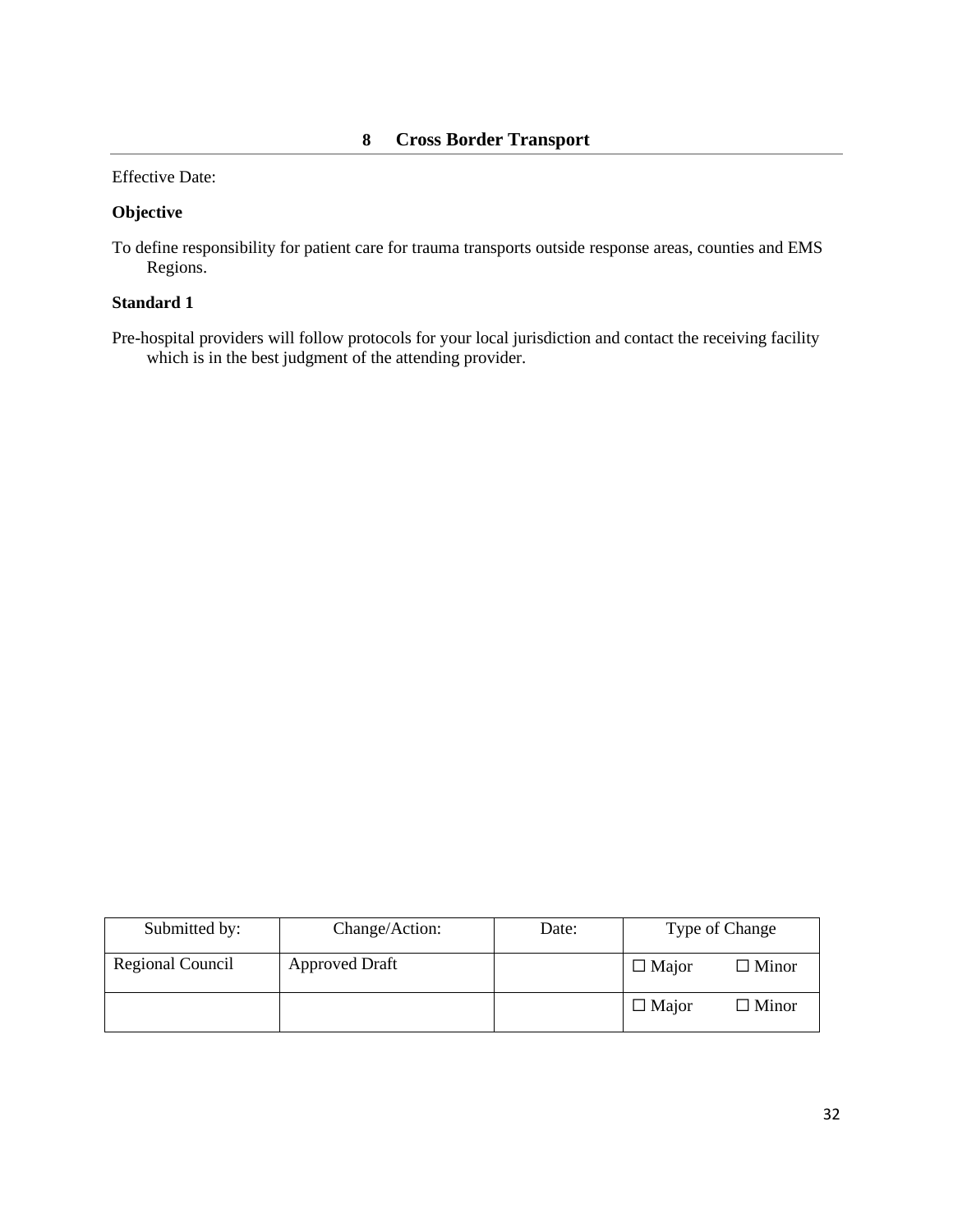#### **Objective**

To recommend criteria for inter-facility transfer of adult and pediatric trauma patients from receiving facility to a higher level of care.

#### **Standard 1**

All inter-facility transfers will be consistent with EMTALA regulations.

#### **Standard 2**

A standard regional transfer agreement shall be utilized when and if it is provided by Washington State.

#### **Standard 3**

Hospitals will transfer patients when their capabilities are exceeded, and hospitals will consider the Washington State guidelines for transferring of patients.

#### **Standard 4**

Trauma verified services shall be used for inter-facility transfers.

| Submitted by:    | Change/Action:        | Date: |              | Type of Change  |
|------------------|-----------------------|-------|--------------|-----------------|
| Regional Council | <b>Approved Draft</b> |       | $\Box$ Major | $\square$ Minor |
|                  |                       |       | $\Box$ Major | ∃ Minor         |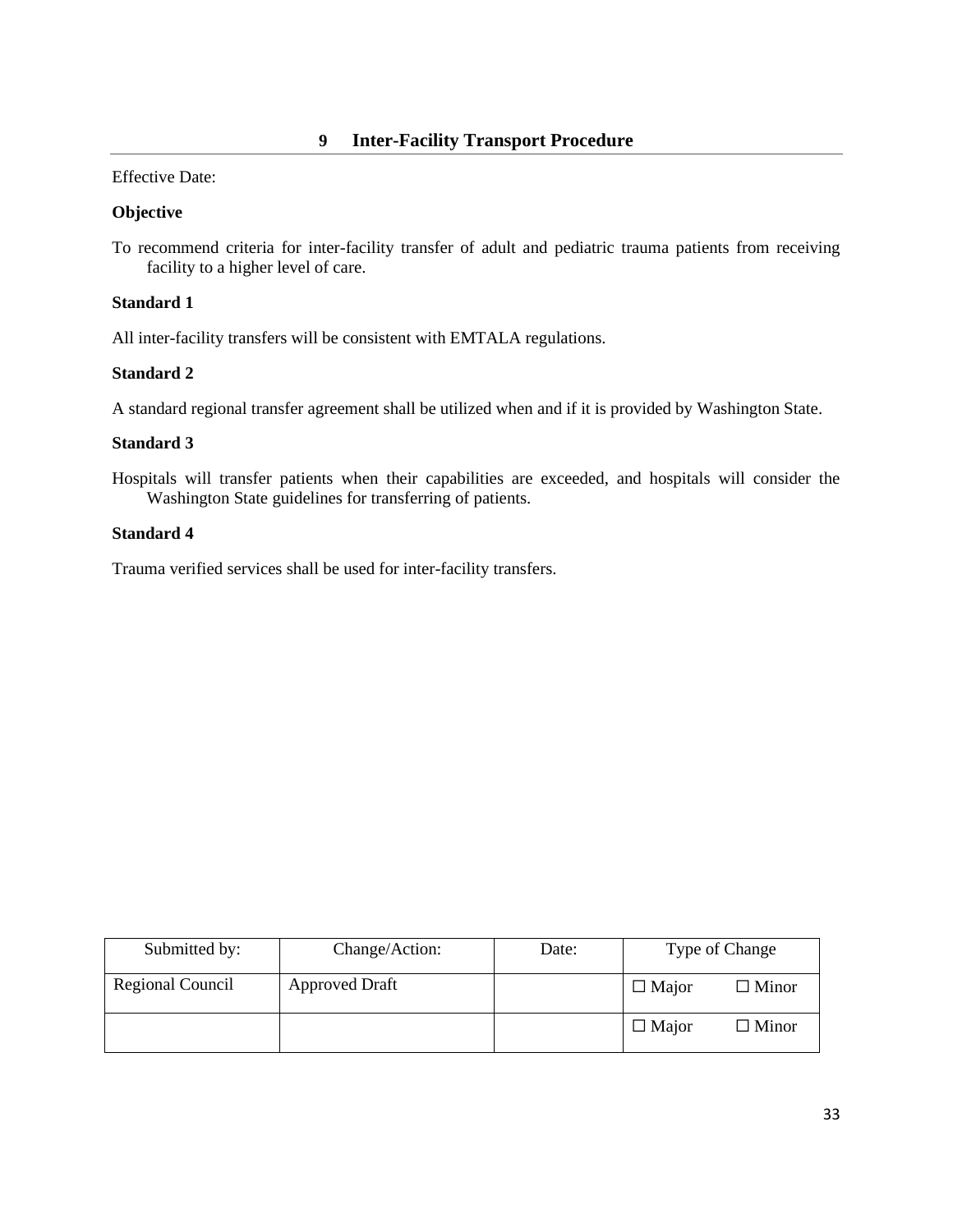#### **Objective**

To identify how Prehospital personnel will respond to a Mass Casualty Incident (MCI).

#### **Standard**

Each county in the North Region has a MCI plan. EMS personnel, licensed ambulance and licensed aid services shall respond in accordance to their County's MCI protocol.

| Submitted by:    | Change/Action:        | Date: | Type of Change |              |
|------------------|-----------------------|-------|----------------|--------------|
| Regional Council | <b>Approved Draft</b> |       | $\Box$ Major   | $\Box$ Minor |
|                  |                       |       | $\Box$ Major   | $\Box$ Minor |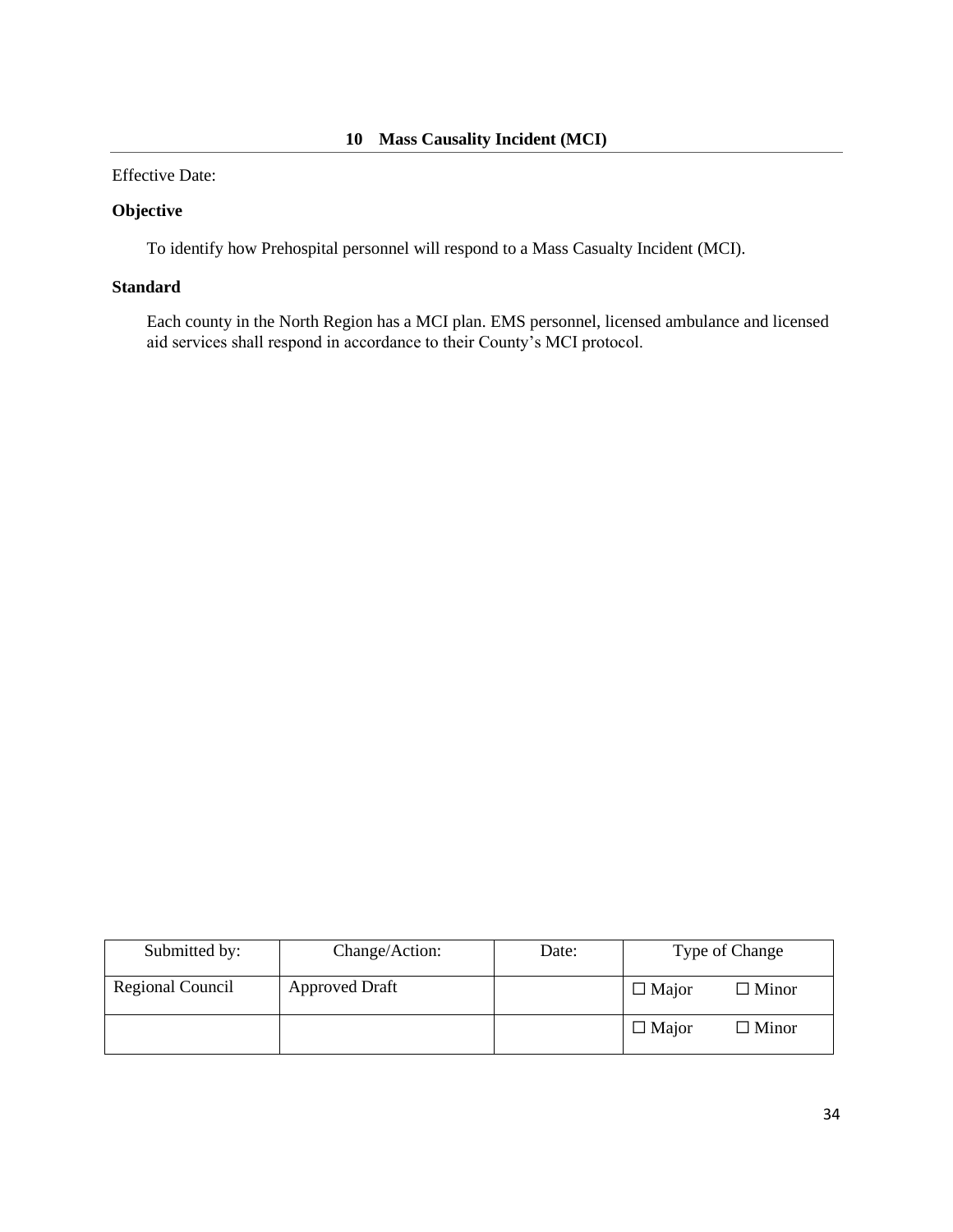#### **A) Region Specific Patient Care Procedures -** Access to Prehospital EMS Care

#### Effective Date:

#### **Objective**

To define elements of the Regional EMS and Trauma system necessary to assure rapid universal access to 911 and E-911, rapid identification of emergent situations, rapid dispatch of medical personnel, management of medical pre-arrival needs rapid identification of incident location.

#### **Standard 1**

Region-wide access to emergency response shall be by 911 from all private and public telephones. Enhanced 911 is the preferred access capability, where available.

#### **Standard 2**

Emergency medical dispatch training for all dispatchers is the recommended standard of care. It is recommended that dispatch centers require emergency medical training for all dispatchers. The format shall be approved by the county MPD. A reference system for use by trained dispatchers shall provide dispatch decision criteria consistent with county patient care and level of care standards. Prearrival instructions for patient care should be a component.

#### **Standard 3**

Each county shall participate in a regional program of residence identification to enhance rapid EMS arrival. Establishing standards for addressing and emergency indicators are program elements.

| Submitted by:    | Change/Action:        | Date: | Type of Change |                 |
|------------------|-----------------------|-------|----------------|-----------------|
| Regional Council | <b>Approved Draft</b> |       | $\Box$ Major   | $\Box$ Minor    |
|                  |                       |       | $\Box$ Major   | $\square$ Minor |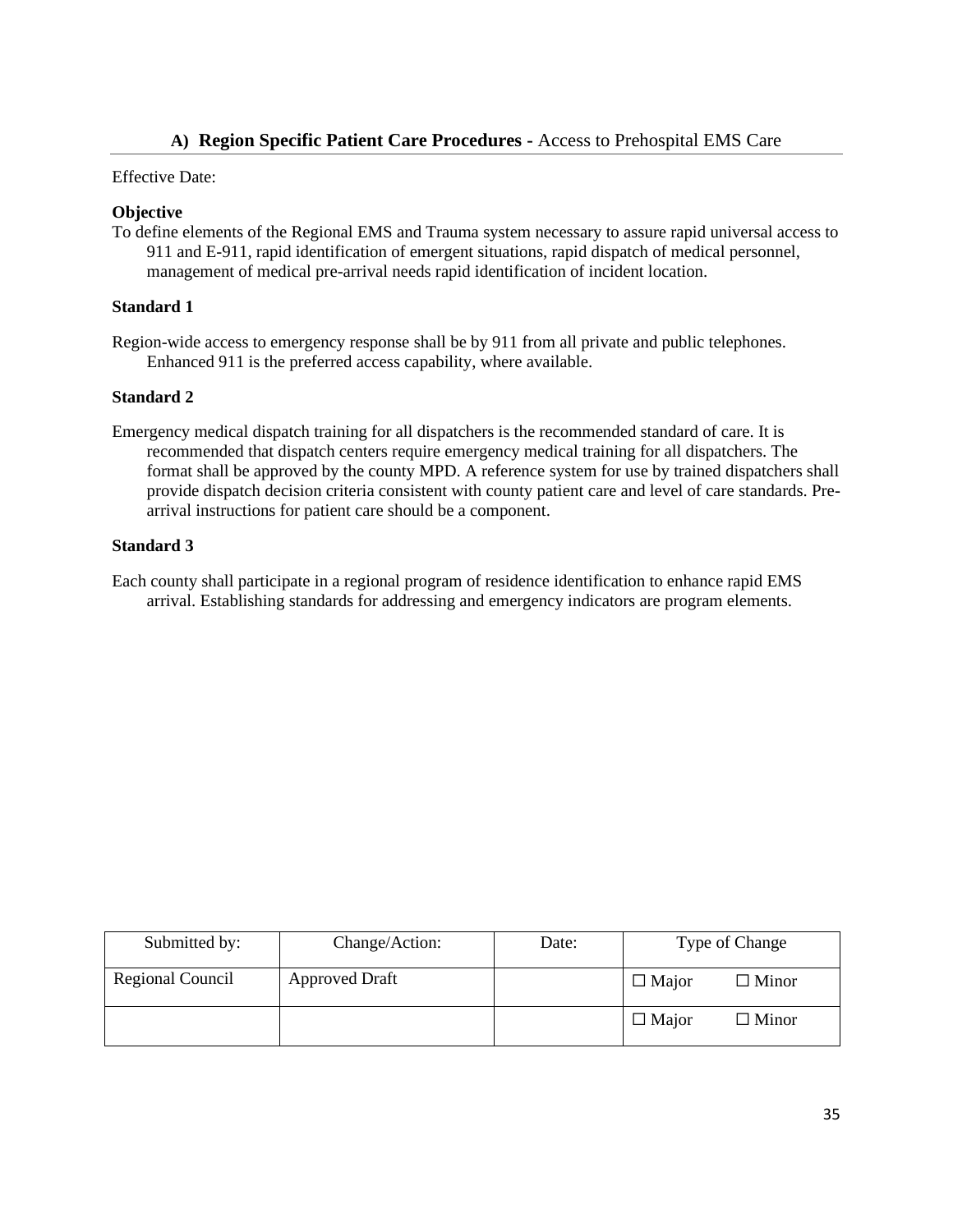#### **B) Region Specific Patient Care Procedures –** Activation of Hospital Trauma Resuscitation Team

#### **Effective:**

#### **Objective**

To define region-wide minimum activation criteria for hospital trauma resuscitation teams.

#### **Standard 1**

Each hospital will define their Trauma Team activation criteria and response within the guidelines of the Washington State Department WAC 246-976-700.

| Submitted by:    | Change/Action:        | Date: | Type of Change |              |
|------------------|-----------------------|-------|----------------|--------------|
| Regional Council | <b>Approved Draft</b> |       | $\Box$ Major   | $\Box$ Minor |
|                  |                       |       | $\Box$ Major   | $\Box$ Minor |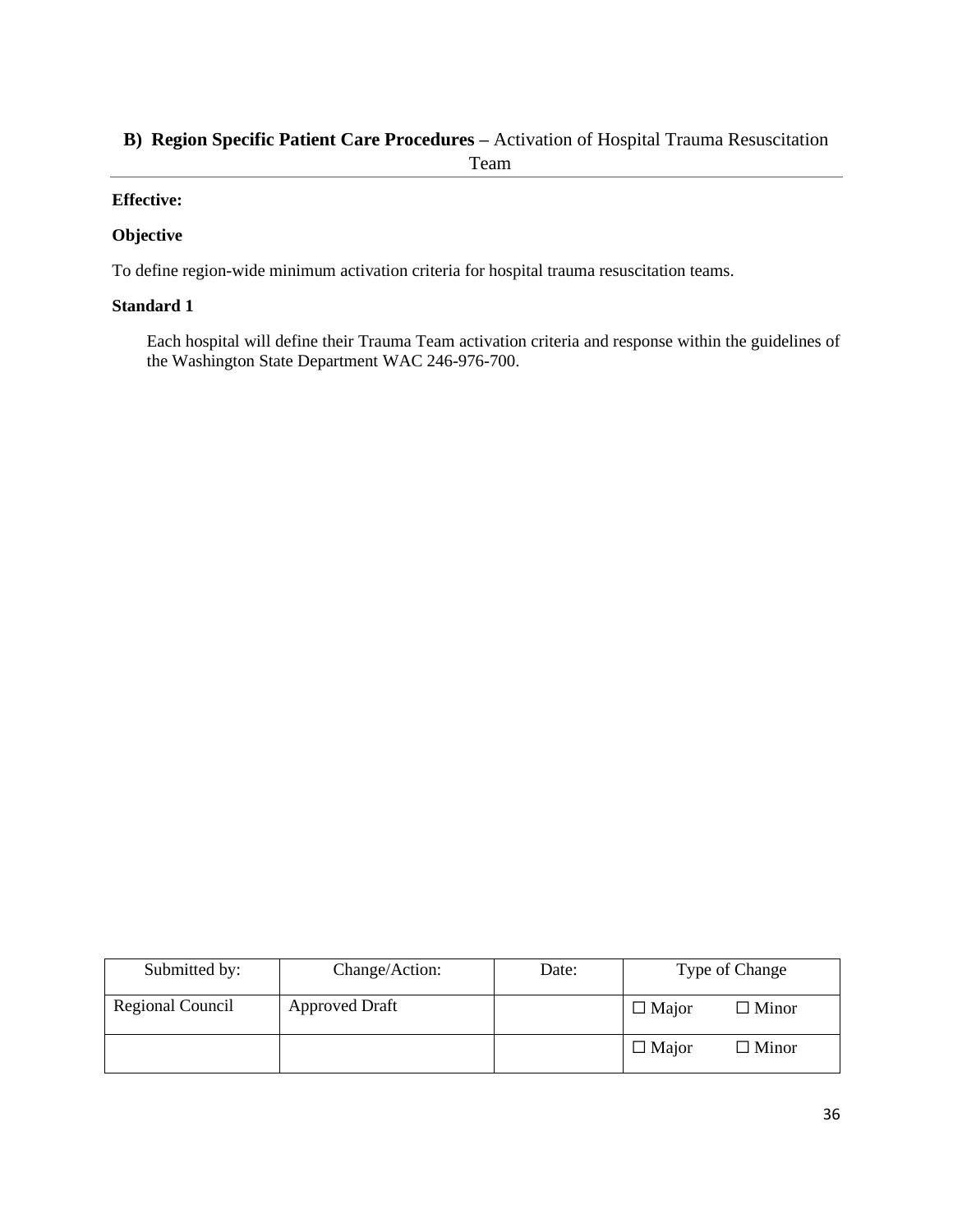### **C) Region Specific Patient Care Procedures –** Transport of patients outside of the Response

#### **Effective:**

#### **Objective**

To define responsibility for patient care for trauma transports outside response areas, counties and EMS Regions.

#### **Standard 1**

Pre-hospital providers will follow protocols for your local jurisdiction and contact the receiving facility which is in the best judgment of the attending provider.

| Submitted by:    | Change/Action:        | Date: |              | Type of Change  |
|------------------|-----------------------|-------|--------------|-----------------|
| Regional Council | <b>Approved Draft</b> |       | $\Box$ Major | $\square$ Minor |
|                  |                       |       | $\Box$ Major | $\Box$ Minor    |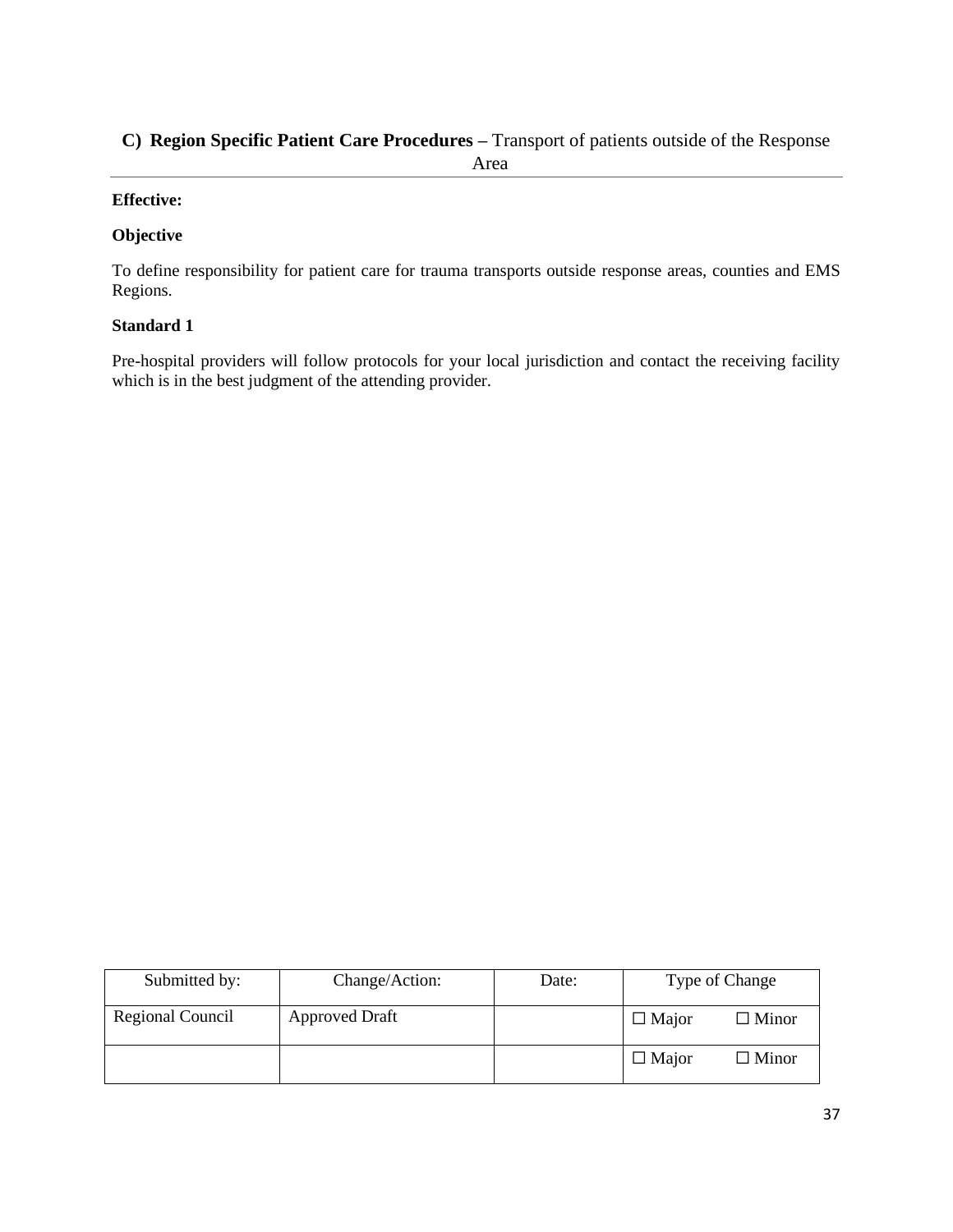#### **D) Region Specific Patient Care Procedures –** EMS Transport Destination of Medical Patients

#### **Effective:**

#### **Objective**

- To allow Medical Program Directors to develop local protocols to define the destination of EMS medical patients.
- To allow local county protocols to route patients to hospitals that have capabilities appropriate for the patient's presenting medical condition.

#### **Standard 1**

All EMS Agencies should follow their Medical Program Director's patient care protocols and/or guidelines for the care and transport of medical and trauma patients.

#### **Standard 2**

If it is unclear as to where a medical or trauma patient should be transported, contact Medical Control at the nearest hospital for directions; otherwise follow off-line medical control of patients as outlined in standing orders, patient care protocols, and/or guidelines provided by the Medical Program Director.

| Submitted by:    | Change/Action:        | Date: | Type of Change                  |
|------------------|-----------------------|-------|---------------------------------|
| Regional Council | <b>Approved Draft</b> |       | $\Box$ Major<br>$\Box$ Minor    |
|                  |                       |       | $\Box$ Major<br>$\square$ Minor |